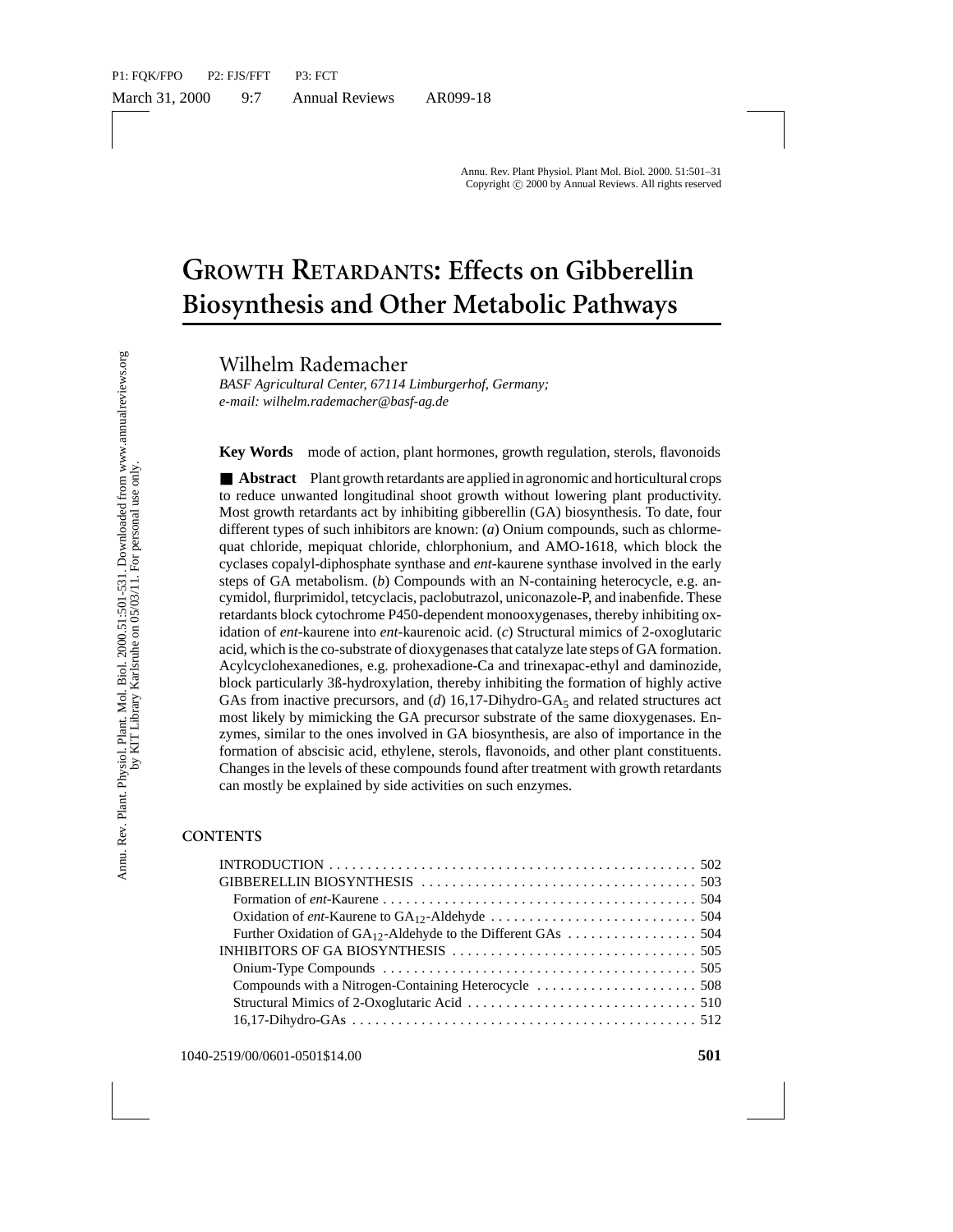| EFFECTS OF GROWTH RETARDANTS ON GA METABOLISM                                                                   |
|-----------------------------------------------------------------------------------------------------------------|
| IN GA-PRODUCING FUNGI $\ldots \ldots \ldots \ldots \ldots \ldots \ldots \ldots \ldots \ldots \ldots \ldots 514$ |
|                                                                                                                 |
|                                                                                                                 |
|                                                                                                                 |
|                                                                                                                 |
|                                                                                                                 |
|                                                                                                                 |
|                                                                                                                 |
|                                                                                                                 |

#### **INTRODUCTION**

Plant growth retardants are synthetic compounds, which are used to reduce the shoot length of plants in a desired way without changing developmental patterns or being phytotoxic. This is achieved primarily by reducing cell elongation, but also by lowering the rate of cell division. In their effect on the morphological structure of plants, growth retardants are antagonistic to gibberellins (GAs) and auxins, the plant hormones that are primarily responsible for shoot elongation. The first growth retardants, certain nicotinium derivatives, became known in 1949 (121). Many other compounds have subsequently been detected, some of which have been introduced into agronomic or horticultural practice. Plant growth retardants represent the commercially most important group of plant bioregulators (PBRs) or plant growth regulators, although compared to herbicides, insecticides, and fungicides, they play a relatively minor role and represent only a few percent of the worldwide sales of crop-protecting chemicals, totaling approximately US \$28 billion in 1999.

? In addition to other agronomic tools, PBRs can be used relatively flexibly by the farmer to adjust his crop in a desired way to changes in growing conditions. Plant growth retardants have found a number of practical uses: In intensive small grain cultivation in Europe, they have become an integral part of the production system by reducing the risk of lodging due to intensive rainfall and/or wind; in cotton excessive vegetative growth may be controlled, thereby helping adjust a perennial plant species to an annual cycle of cultivation; fruit trees can be kept more compact, thereby reducing costs for pruning and obtaining a better ratio between vegetative growth and fruit production; the quality of ornamental and bedding plants is generally improved by keeping them compact, which also reduces the space in a greenhouse required for production; costs for trimming hedges and trees and for mowing turf grasses may also be reduced by applying plant growth retardants. For more details on applications of plant growth retardants the reader is referred to (43, 50, 80, 118, 129, 134, 151).

Reduction of shoot growth can also be achieved by compounds other than growth retardants. For instance, compounds with a low herbicidal activity or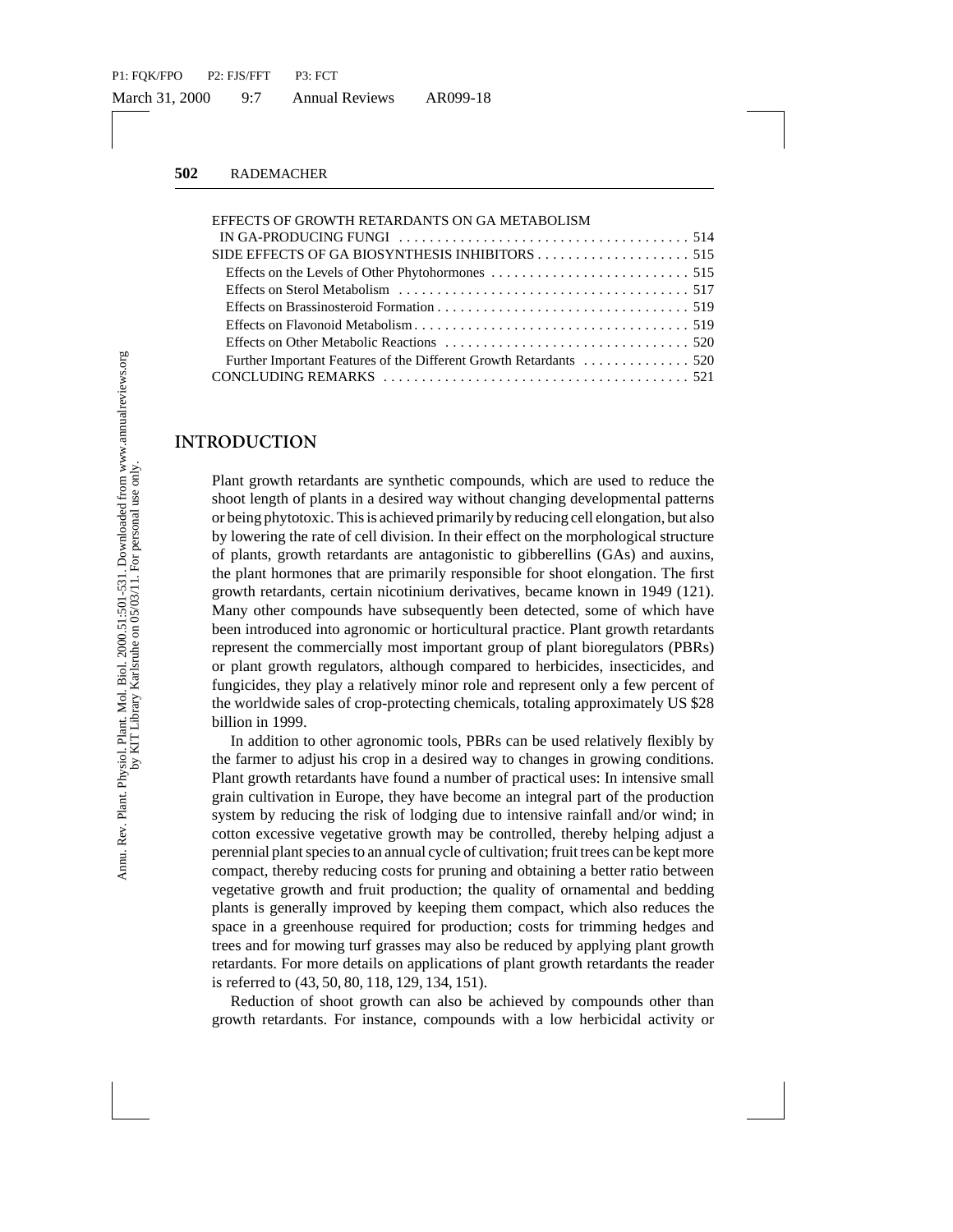herbicides applied at lower rates may cause a stunted shoot without bringing about visible symptoms of phytotoxicity. Reductions in plant productivity have to be expected, however. Examples of such plant growth suppressants are mefluidide, amidochlor, maleic hydrazide, or chlorflurenol, which might be used, for example, to reduce shoot growth of turf grasses. In principle, breeding offers an alternative way to achieve desired alterations in plant development. However, a fixed genotype is less flexible towards changing growing conditions and does not allow an active steering of growth.

We can classify the existing growth retardants into two main groups: ethylenereleasing compounds, such as ethephon, and inhibitors of GA biosynthesis. This contribution deals with the biochemical mode of action of typical representatives of the latter group. Previous reviews on this subject have been published (22, 34, 68, 55, 135). In light of the availability of new compounds and substantial progress made in the area, an update appears to be useful.

### **GIBBERELLIN BIOSYNTHESIS**

At present, 125 different GAs are known to occur in higher plants and/or GAproducing fungi. A continuously updated list of structures and their occurrence may be found on the internet (http://www.plant-hormones.bbsrc.ac.uk/educatio.html). Only a few of the GAs possess biological activity per se, whereas the majority are precursors or catabolites. The main hormonal functions of GAs are the promotion of longitudinal growth, the induction of hydrolytic enzymes in germinating seeds, the induction of bolting in long-day plants, and the promotion of fruit setting and development. However, some of the many GAs might have functions that are still unknown.

or, malec hydrazide, or chloriturenol, which might be us<br>or, shoot growth of turf grasses. In principle, breeding offelive<br>thieve desired alterations in plant development. However, withe townsto changing growing conditions GAs are diterpenoids and consist of 19 or 20 carbon atoms. Their biosynthesis is relatively well understood. The sequential steps involved in GA metabolism have been studied by using cell-free enzymatic systems prepared, for example, from immature seeds of pumpkin or pea. Radiolabeled substrates were converted into their respective products under distinct conditions in the presence of suitable co-factors. These in vitro biosynthesis systems have, in conjunction with analyzing the GAs present in intact plants, also been used to identify the point of interaction of inhibitors in the biosynthetic sequence leading to GAs. More recently, further details of GA biosynthesis were elucidated by employing distinct plant mutants and by the cloning and characterization of genes coding for the GA-biosynthetic enzymes.

The biosynthesis of GAs can be separated into three stages according to the nature of the enzymes involved and the corresponding localization in the cell: Terpene cyclases acting in proplastids, monooxygenases associated with the endoplasmatic reticulum, and dioxygenases located in the cytosol. Only a brief outline is given here for orientation; for more-detailed information on different aspects of GA metabolism the reader is referred to recent review articles (e.g. 51, 70, 71, 74, 75, 101, 112, 146, 157).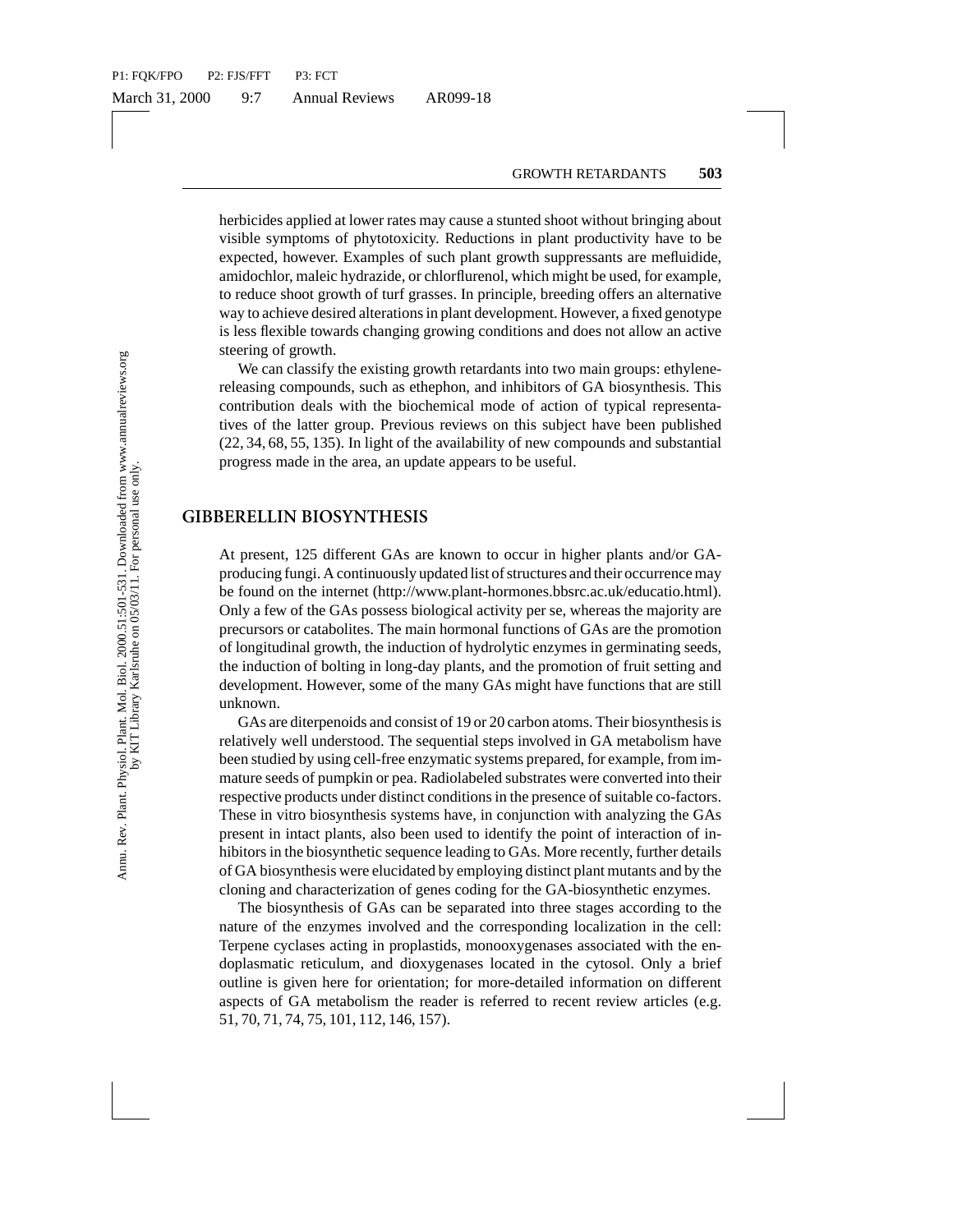#### **Formation of** *ent***-Kaurene**

onduonic action (MVA) (24). In the cytosol MVA is phospholonic acid (MVA) (24). In the cytosol MVA is phospholony wind is indicate that IPP can also be formed via a non-mevalor of 66, 144). In this pathway, D-glyceraldchy It has been assumed until recently that GAs as well as all other isoprenoids are exclusively formed from the  $C_5$  compound isopentenyl diphosphate (IPP) synthesized from mevalonic acid (MVA) (24). In the cytosol MVA is phosphorylated via two steps into MVA-5-diphosphate, which, after decarboxylation, yields IPP. However, new results indicate that IPP can also be formed via a non-mevalonate pathway in plastids (106, 144). In this pathway, D-glyceraldehyde 3-phosphate plus pyruvate yields 1-deoxy-D-xylulose 5-phosphate, which is converted into IPP. The mevalonate pathway gives rise to sterols, sesquiterpenes, and triterpenoids, whereas the pathway involving 1-deoxy-D-xylulose 5-phosphate yields carotenoids, phytol, plastoquinone-9, mono-, and diterpenoids. Some interchange between the pathways seems to exist. In general, it appears likely that GA precursors also are formed primarily via the 1-deoxy-D-xylulose 5-phosphate pathway in plastids of green tissues although this has not yet been conclusively demonstrated.

IPP is transformed via an isomerase-catalyzed reaction into dimethylallyl-PP. In head-to-tail condensations, three molecules of IPP are sequentially added to this compound to form geranyl diphosphate (GPP), farnesyl diphosphate (FPP), and finally, the  $C_{20}$  compound geranylgeranyl diphosphate (GGPP). GGPP is cyclized via copalyl diphosphate (CPP) to *ent*-kaurene. The latter steps are catalyzed by two distinct enzymes, namely CPP synthase (formerly known as *ent*-kaurene synthase A) and *ent*-kaurene synthase (formerly known as *ent*-kaurene synthase B). High activities of CPP synthase and *ent*-kaurene synthase were detected in the stroma of proplastids from pea and wheat shoots and in leucoplasts from pumpkin endosperm (2). In contrast, mature chloroplasts are low in such activities and, therefore, it is proposed that *ent*-kaurene is primarily produced in rapidly dividing cells (1).

## Oxidation of *ent*-Kaurene to GA<sub>12</sub>-Aldehyde

The reactions of stage 2 are catalyzed by monooxygenases located on the endoplasmatic reticulum, which require  $O<sub>2</sub>$  and NADPH for activity and involve cytochrome P450. The highly lipophilic *ent*-kaurene is oxidized stepwise at C-19 via *ent*-kaurenol and *ent*-kaurenal to *ent*-kaurenoic acid. *ent*-Kaurenoic acid is then hydroxylated to *ent*-7α-hydroxykaurenoic acid. After an oxidative ring contraction with extrusion of C-7,  $GA_{12}$ -aldehyde is formed.  $GA_{12}$ -aldehyde can be deemed the first intermediate specific for GAs.

## Further Oxidation of GA<sub>12</sub>-Aldehyde to the Different GAs

The conversions of stage 3 take place primarily in the cytosol. Most reactions are catalyzed by soluble dioxygenases, which require 2-oxoglutarate as a co-substrate and Fe<sup>II</sup> and ascorbate as co-factors for activity. However, depending on the plant species and the tissue, some initial steps may still be catalyzed by monooxygenases. Hydroxylations at positions 13 and 12 $\alpha$  may involve both types of enzyme.  $GA_{12}$ aldehyde is oxidized by either a monooxygenase or a dioxygenase at position 7,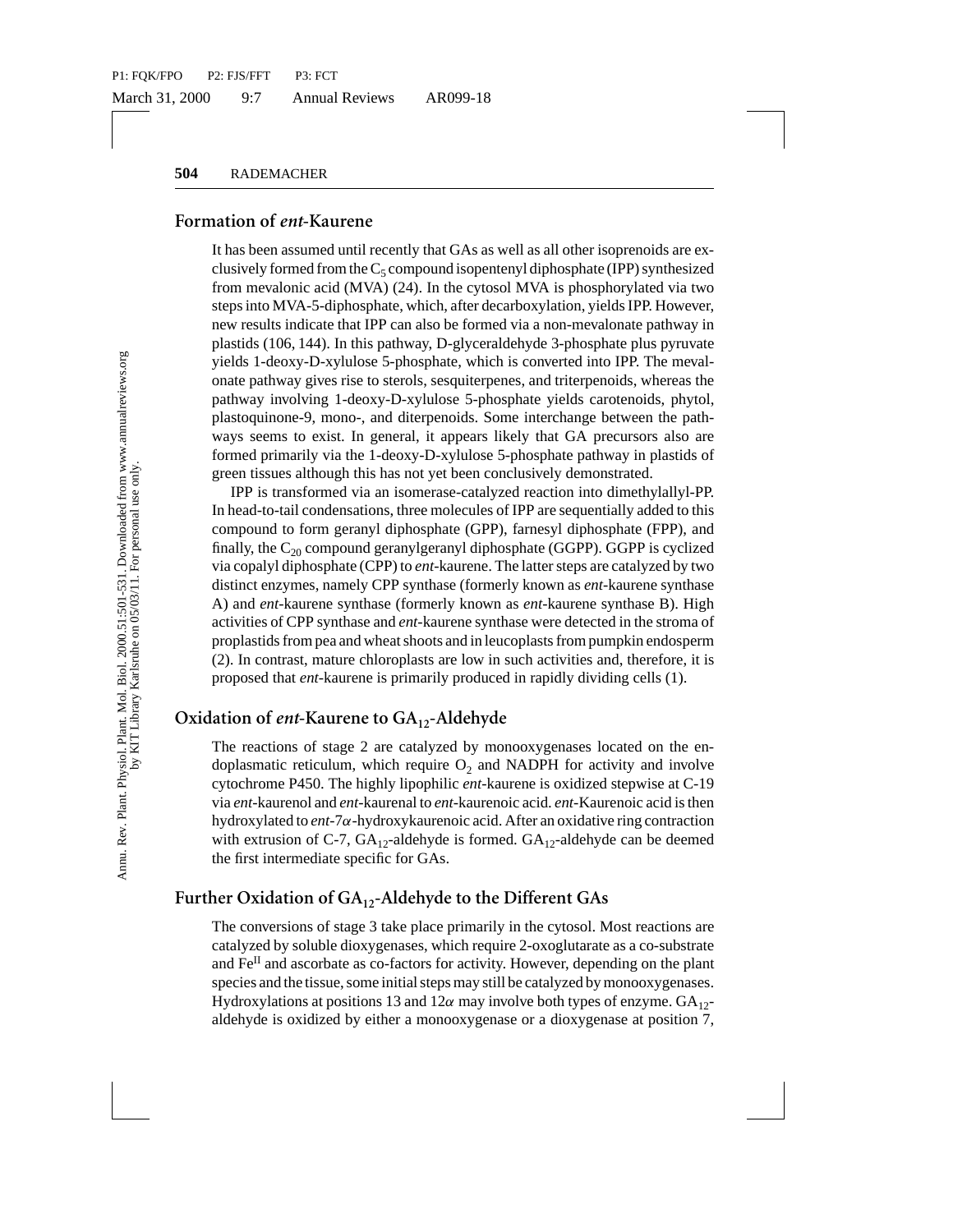dated core formation (involving C-19 between C-4 and C.<br>
SCO<sub>2</sub> is catalyzed by the multifunctional GA 20-oxidase<br>
GC<sub>2</sub> is catalyzed by the multifunctional GA 20-oxidase<br>
GA<sub>4</sub> and GA<sub>19</sub> to GA<sub>29</sub>, a C<sub>19</sub>-GA. Superimpo thereby converting the aldehyde function into a carboxylic acid group and leading to  $GA_{12}$ . In the early 13-hydroxylation pathway, which is common to higher plants,  $GA_{53}$  would be the next intermediate after  $GA_{12}$ . Thereafter, a stepwise oxidation of C-20 and lactone formation (involving C-19 between C-4 and C-10) with the loss of C-20 as  $CO<sub>2</sub>$  is catalyzed by the multifunctional GA 20-oxidase. These reactions lead via  $GA_{44}$  and  $GA_{19}$  to  $GA_{20}$ , a  $C_{19}$ -GA. Superimposed on these and further steps, species and organ specific hydroxylation patterns occur, which may lead to typical "GA families." Considerable biological activity can be found only among  $C_{19}$ -GAs, which are further hydroxylated at position 3B (e.g. GA<sub>1</sub> as a product of  $GA_{20}$ , or  $GA_3$ ,  $GA_4$ ,  $GA_7$  and several other GAs). In contrast, hydroxylation at position 2ß (e.g. conversion of  $GA_1$  to  $GA_8$ ) drastically reduces biological activity. This step, further oxidative reactions, and conjugation with, for example, glucose obviously have the function of terminating the mission of a GA. Evidence is available that several related or isoenzymes of GA 20-oxidase, 3ß-hydroxylase, and 2ß-hydroxylase exist that are relatively low in substrate specificity and that may have overlapping activities.

Figure 1 represents a highly simplified scheme of GA metabolism concentrating on those reactions that are involved in the formation of  $GA<sub>1</sub>$ , since this  $GA$ seems to be of paramount importance for stem elongation in many plant species (133). The structures of some important intermediates are presented on the left side. Numbering of carbon atoms is exemplified in this figure referring to *ent*gibberellane.

### **INHIBITORS OF GA BIOSYNTHESIS**

Four groups of GA biosynthesis inhibitors are known: "onium" compounds, compounds with an N-containing heterocycle, structural mimics of 2-oxoglutaric acid, and 16,17-dihydro-GAs. Each of these groups inhibits GA metabolism at distinct steps. An overview on the points of interaction with GA biosynthesis is shown in the right part of Figure 1.

## **Onium-Type Compounds**

Several compounds that possess a positively charged ammonium, phosphonium or sulphonium group block the biosynthesis of GAs directly before *ent*-kaurene. The most prominent representatives of this group are chlormequat chloride (163, 164) and mepiquat chloride (178). These compounds, which have a quaternary ammonium group, are primarily used as anti-lodging agents in cereal production and to reduce excessive vegetative growth in cotton. Piproctanyl bromide, which is used to some extent in the production of ornamental plants and AMO-1618 are further growth retardants with a quaternary ammonium function. Chlorphonium and BTS 44584 (49) should be mentioned here as possessing a phosphonium and sulphonium moiety, respectively. Further examples of onium-type compounds may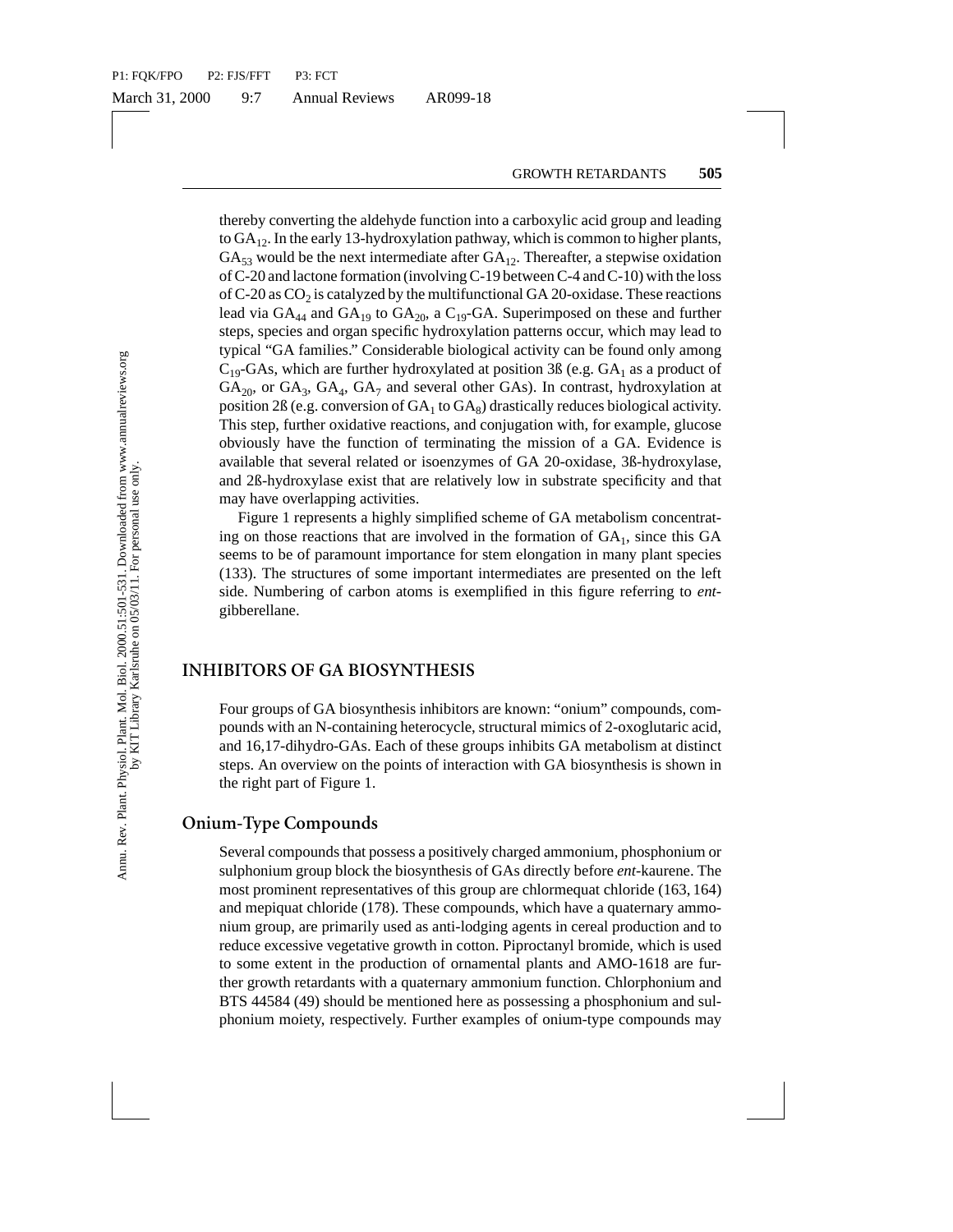

**Figure 1** Simplified scheme of biosynthetic steps involved in GA biosynthesis and points of inhibition by plant growth retardants  $(X, x = \text{major and minor activity, respectively})$ . (See text for abbreviations.)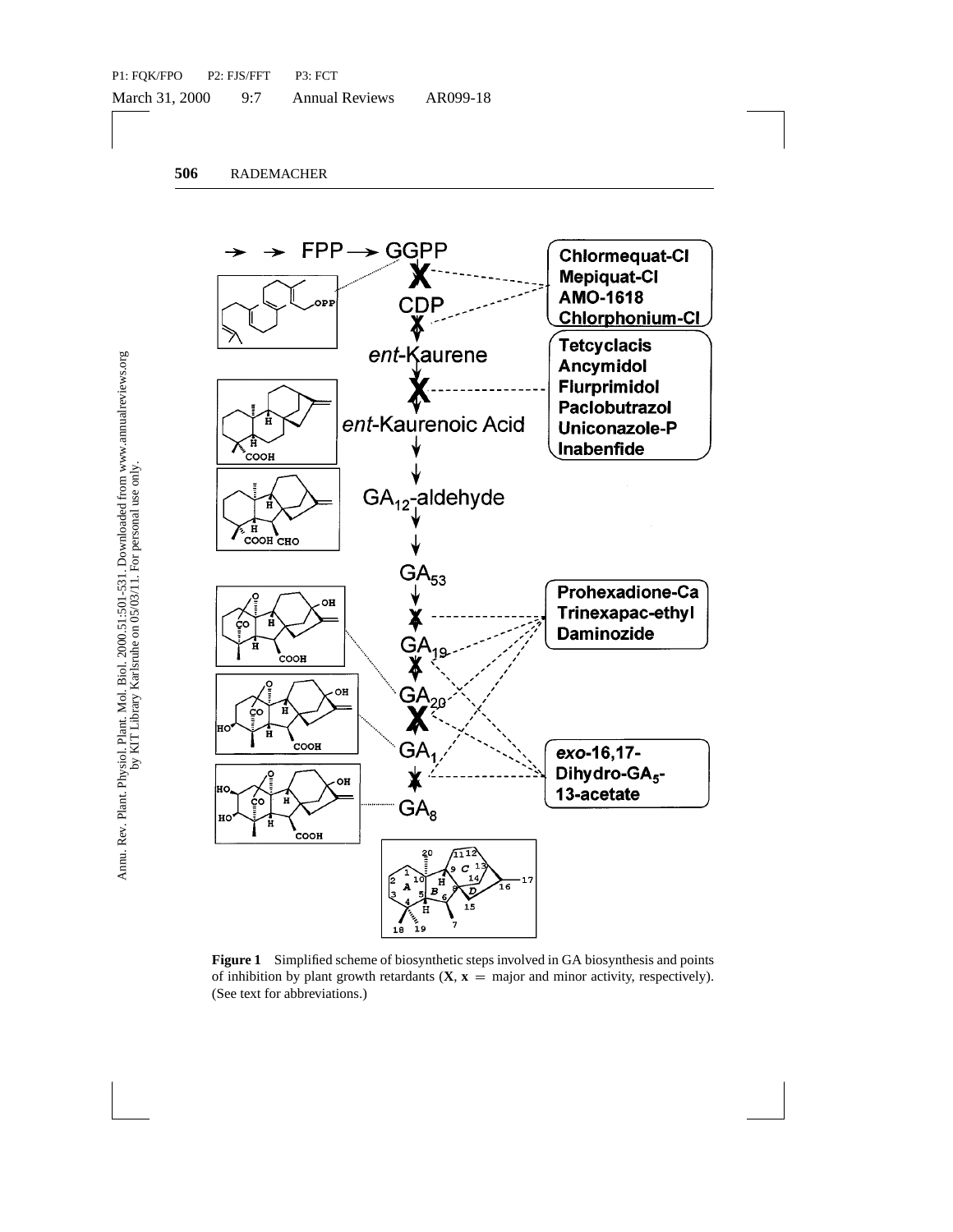

**Figure 2** Onium-type plant growth retardants. I.  $Chlormequat$  chloride  $=(2-Chloroethyl)-trimethyl$ ammonium chloride {Chlorocholine chloride,*CCC*}; II. Mepiquat chloride  $= 1.1$ -Dimethylpiperidinium chloride {*DPC*}.

be found in the literature (25, 34, 87, 107, 150). The structures of chlormequat chloride and mepiquat chloride are presented in Figure 2. Their official common, systematic chemical and other frequently used names and often used or suggested abbreviations (in bold and italics) are also given in this and the following figures.

? Chlormequat chloride, AMO-1618, and chlorphonium inhibit CPP-synthase in both the GA-producing fungus *Gibberella fujikuroi* and cell-free preparations of this fungus and of higher plants. *ent*-Kaurene synthase is also inhibited by these compounds, but mostly at a lower degree of activity (153). The cyclization of GGPP into CPP, catalyzed by CPP-synthase, is analogous to the reaction leading from 2,3-oxidosqualene to lanosterol in mammals and fungi or cycloartenol in higher plants in the respective courses of sterol biosynthesis. Tertiary amine analogs of squalene are efficient inhibitors of oxidosqualene cyclase. It is suggested that such compounds, which are positively charged at physiological pH, mimic carbocationic high-energy intermediates in the cyclization reaction. Such intermediates are expected to bind very tightly to the enzyme, thereby blocking the reaction (8). By analogy, it appears likely that inhibitors of CPP-synthase mimic cationic intermediates in the conversion of GGPP into CPP (68). A similar mechanism would also apply for the succeeding cyclization of CPP into *ent*-kaurene.

To obtain any significant effects in cell-free preparations, relatively high concentrations of chlormequat chloride have to be used and, in some cases, the compound is even inactive (4, 46, 68, 170). The same is true of mepiquat chloride: In an enzyme system derived from pumpkin (*Cucurbita maxima*) endosperm, concentrations as high as  $10^{-3}$  M of this compound, as well as of chlormequat chloride, did not affect the spectrum of GAs and GA precursors (77; L Schwenen & JE Graebe, unpublished data). A possible explanation of this difficulty might be the fact that these compounds are almost inactive in intact pumpkin plants. The same might also be expected for cell-free preparations from pumpkin tissues. Consequently,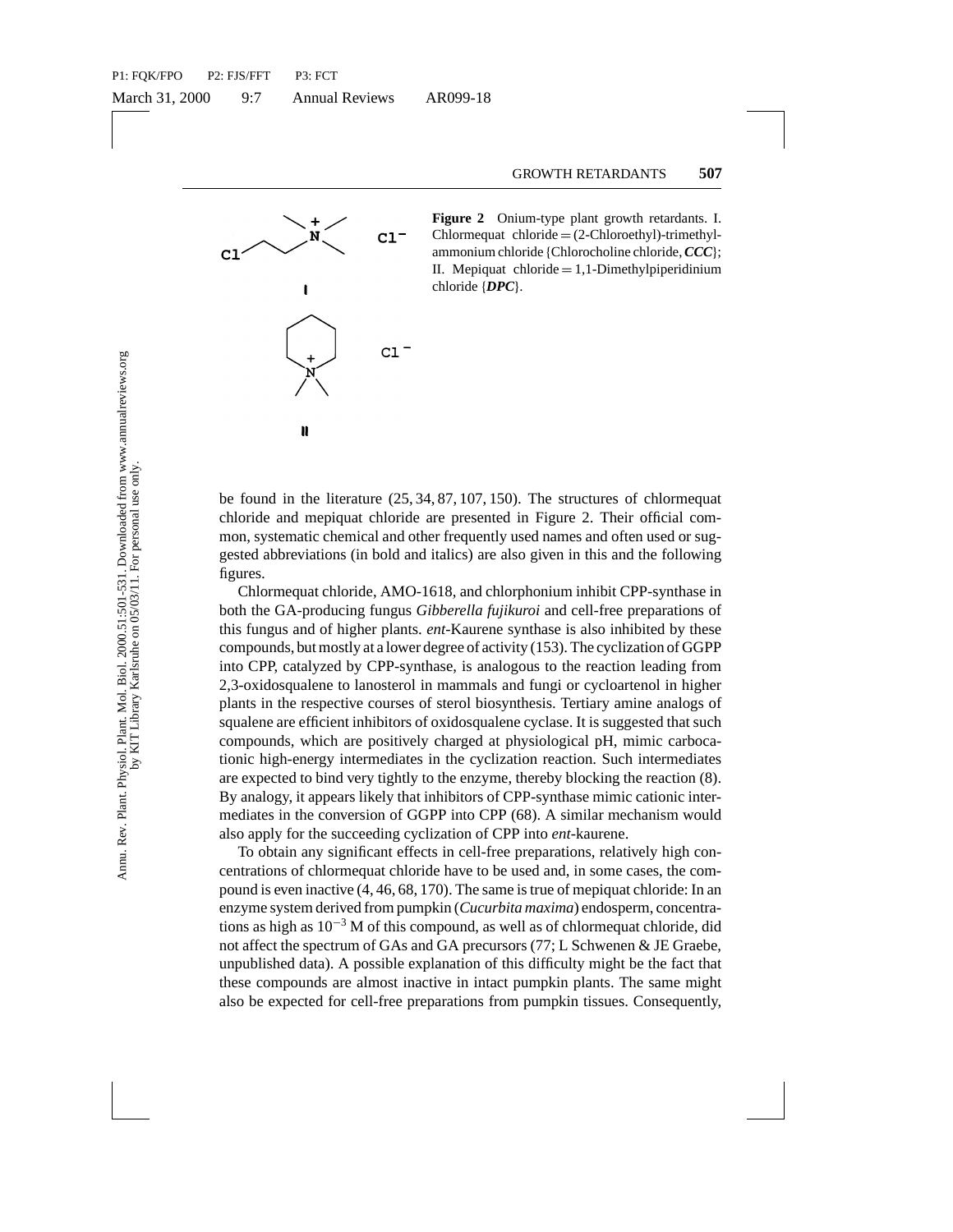chlormequat chloride has been tested with enzymes derived from germinating wheat seedlings, where it gave more pronounced effects (53).

More definite results with some of the onium-type growth retardants have also been obtained by studying their effects on GA levels in intact higher plants. Several older investigations exist, in which levels of endogenous GAs had been determined by bioassays. In general, GA levels were found to be decreased by the growth retardants, more or less parallel to reductions in shoot length (cf. 134). With regard to chlormequat chloride, these results could more recently be confirmed employing modern techniques such as combined gas chromatography-mass spectrometry: Chlormequat chloride lowered the levels of  $GA<sub>1</sub>$  in both the shoots and grains of *Triticum aestivum* (104). Likewise, it led to a dose-responsive reduction of all GAs  $(GA<sub>12</sub>, GA<sub>53</sub>, GA<sub>44</sub>, GA<sub>19</sub>, GA<sub>20</sub>, GA<sub>1</sub>, GA<sub>8</sub>)$  present in two cultivars of *Sorghum bicolor* (103). In *Eucalyptus nitens*, chlormequat chloride caused a reduction of  $GA_{20}$  and  $GA_1$  (171).

## **Compounds with a Nitrogen-Containing Heterocycle**

ned by studying their effects on GA levels in intact lighter<br>atigations exist, in which levels of endogenous GAs had bys. In general, GA levels were found to be decreased<br>progressions in shock levels were found to be decr Several growth retardants are known that comprise a nitrogen-containing heterocycle. The pyrimidines ancymidol (165) and flurprimidol are of some commercial relevance, especially in ornamentals. Tetcyclacis, a norbornanodiazetin (88), has been used as a dwarfing agent in the production of rice seedlings for transplanting. Certain triazole-type compounds have attained a relatively high degree of interest. Paclobutrazol (105) and the closely related uniconazole-P (84, 85) are highly active members of this group and have found practical uses in rice, fruit trees and ornamentals. Triapenthenol (110) and BAS 111..W (89) represent further triazoletype growth retardants. A compound being used to lower the risk of lodging in rice is inabenfide, a 4-substituted pyridine (154). Also distinct imidazoles, such as 1-*n*decylimidazole and 1-geranylimidazole (167) and HOE 074784 (19) possess plant growth-retarding properties. In some instances, plant growth retardation can also be found as a side activity of some triazole-type fungicides such as triadimenol, triadimefon (14), or ipconazole (147). Particularly in oilseed rape, the growthregulating effect of the fungicides tebuconazole and metconazole is of practical relevance. The structures of typical growth retardants possessing an N-containing heterocycle are shown in Figure 3.

These growth retardants act as inhibitors of monooxygenases catalyzing the oxidative steps from *ent*-kaurene to *ent*-kaurenoic acid (51 and references cited therein, 119). Steps lying after *ent*-kaurenoic acid, which may still involve monooxygenases, do not seem to be affected (51). The structural feature common to all these inhibitors of *ent*-kaurene oxidation is a lone electron pair on the sp<sup>2</sup>hybridized nitrogen of their heterocyclic ring. In each case, this electron pair is located at the periphery of the molecule (140). Most probably, the target monooxygenases contain cytochrome P450 (65, 66) and it appears likely that the lone pairs of electrons of the growth retardants displace oxygen from its binding site at the protoheme iron (30). Evidence for such a type of interaction has been presented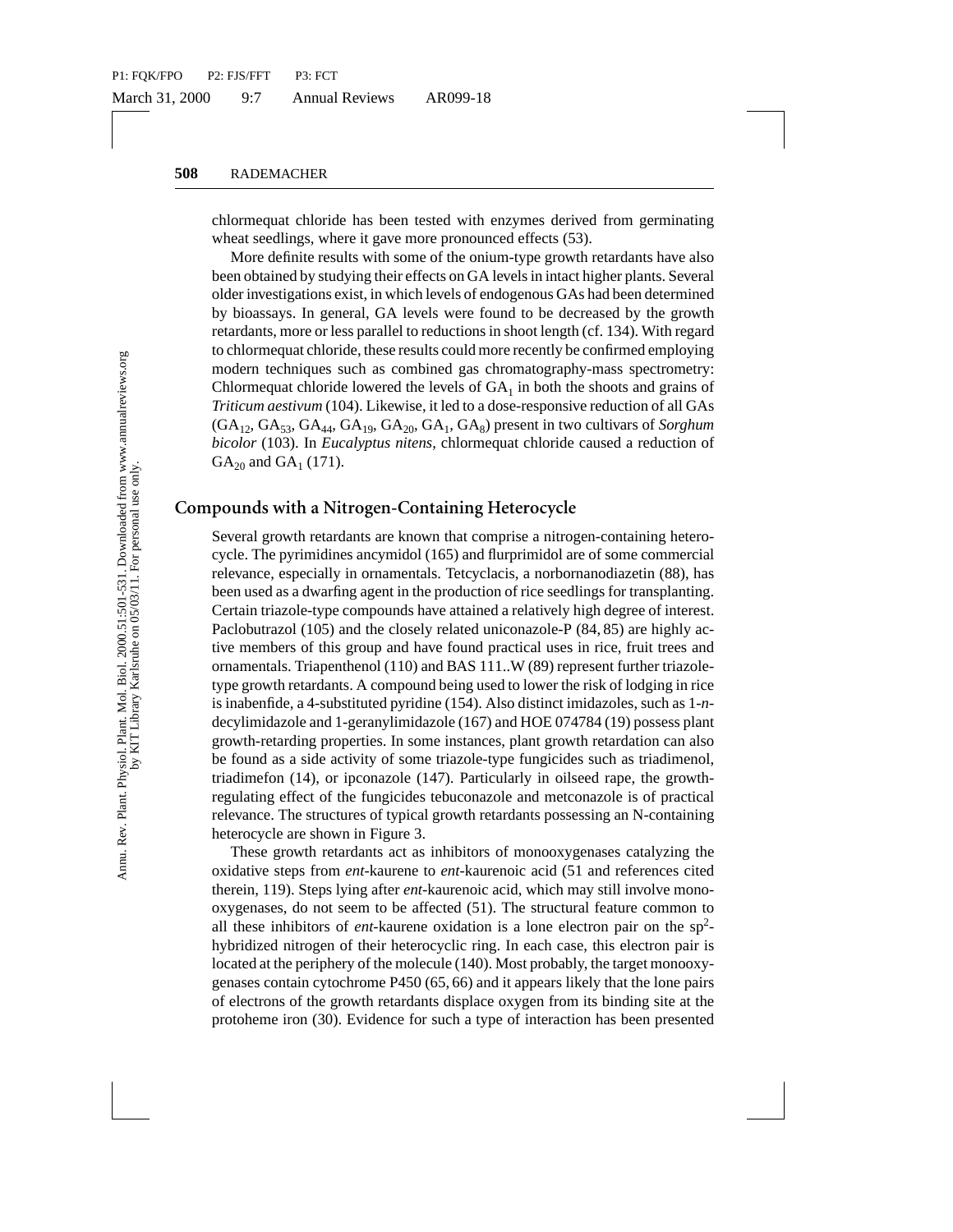

**Figure 3** Plant growth retardants with an N-containing heterocycle. I. Ancymidol  $=\alpha$ -Cyclopropyl-(p-methoxyphenyl)-5-pyrimidinemethanol{EL-531,*Anc*}; II. Flurprimidol = α-(1-Methylethyl)-[p-4-(trifluoromethoxy)phenyl]-5-pyrimidinemethanol {EL-500, *Flp*}; III. Uniconazole- $P = (E)$ - $(RS)$ -1- $(4$ -Chlorophenyl)-4,4-dimethyl-2- $(1H-1,2,4$ -triazol-1-yl) pent-1-en-3-ol {S-3307D, XE-1019, *UCZ*}; IV. Paclobutrazol = (*2RS*, *3RS*)-1-(4-Chlorophenyl)-4,4-dimethyl-2-(1H-1,2,4-triazol-1-yl)pentan-3-ol {PP333, *PBZ*}; V. Inabenfide = [4-Chloro-2-(a-hydroxybenzyl)]-isonicotinanilide {CGR-811, *IBF*}; VI. Tetcycla $cis = 5-(4-\text{Chlorophenyl})-3,4,5,9,10-\text{pentaazatetracyclo} - [5.4,10^{2,6},0^{8,11}]$ -dodeca-3,9-diene {LAB 102 883, BAS 106 W, *TCY*}.

for ancymidol in microsome preparations of *Marah macrocarpus* (28, 30) and for BAS 111..W, using microsomal membranes isolated from immature pumpkin endosperm (111).

Depending on the presence or absence of a double bond, uniconazole-P and paclobutrazol possess one or two asymmetric carbon atoms, respectively. Since commercial paclobutrazol consists mainly of the (*2RS*,*3RS*) diastereoisomer (160), this structure allows virtually only two enantiomers, as does uniconazole-P. Detailed experiments carried out with the optical enantiomers of paclobutrazol have shown that the (*2S*,*3S*)-form exhibits more pronounced plant growth-regulatory activity and blocks GA biosynthesis more specifically, whereas the (*2R*,*3R*) enantiomer is more active in inhibiting sterol biosynthesis (15, 73, 160). Fungicidal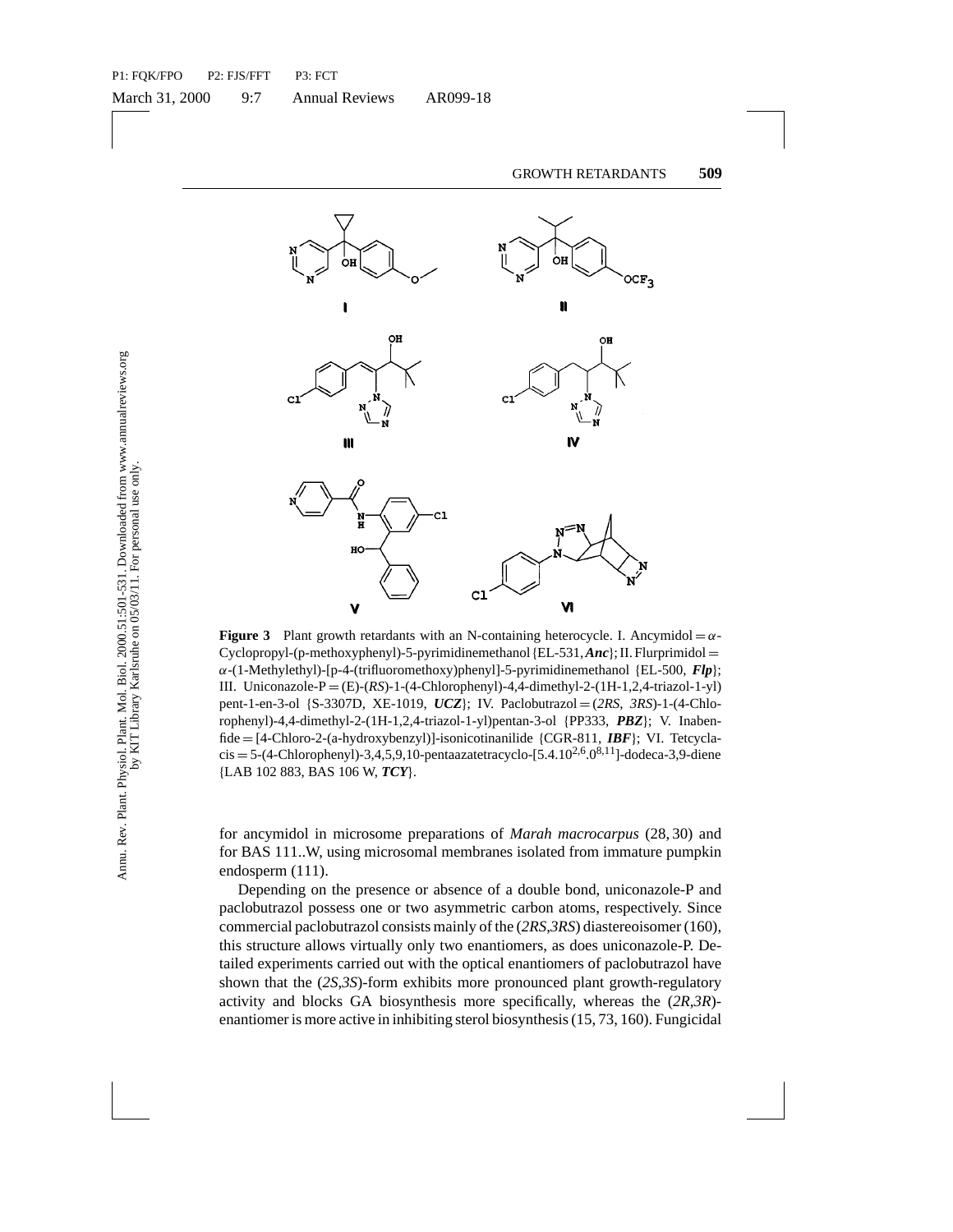side activities of paclobutrazol are attributed to its effect on sterol formation (160). It has been demonstrated that the (*2S,3S*)-enantiomer is structurally similar to *ent*-kaurene whereas *the* (*2R*,*3R*)-form is closely related to lanosterol, the respective intermediates of GA and sterol biosynthesis (160). Similar chiralic specificities have been found for uniconazole-P (84), triapenthenol (109) and inabenfide (119): In all cases, the (*S*)-enantiomer was more inhibitory to *ent*-kaurene oxidation than the respective (*R*)-counterpart. Using computer assisted molecular modeling methods, clear structural similarities could be demonstrated between tetcyclacis and the growth-retarding forms of paclobutrazol and uniconazole-P with *ent*-kaurene and *ent*-kaurenol (94, 123, 160). This indicates that, within certain limits, distinct structural features are required to bind to and thereby block the active site of the enzyme. One may assume that the structures of the other growth retardants possessing an N-containing heterocycle would also fit into this scheme.

Clear evidence is available that reduction of shoot growth by pyridines, 4 pyrimidines, triazoles, imidazoles, and diazetines is caused by a lowered content of biologically active GAs. Reduced levels of GAs have, for instance, been analyzed by modern techniques under the influence of ancymidol in beans (155), tetcyclacis in corn cockle (*Agrostemma githago*) (179), paclobutrazol in barley and wheat (104) and in *Eucalyptus nitens* (171), uniconazole-P in rice (85) and *Sorghum bicolor* (103), BAS 111..W in oilseed rape (72), and inabenfide in rice (119).

## **Structural Mimics of 2-Oxoglutaric Acid**

One part of this group is represented by acylcyclohexanediones such as prohexadione-calcium (prohexadione-Ca) (125), trinexapac-ethyl (3) and the experimental compound LAB 198 999 (134). Virtually all higher plants react with a reduced shoot growth after treatment (cf. 126). Stem stabilization in cereal crops, rice, and oilseed rape, growth control in turf grasses and reduction of vegetative growth in fruit trees are the main applications.

declates of GA and sterol biosynthesis (160). Simular checking and<br>een found for uniconazole-P (84), triapenthenol (109)<br>all cases, the (S)-enantiomer was more inhibitory to e<br>nul acses, the (S)-enantiomer was more inhibi Acylcyclohexanediones interfere with the late steps of GA biosynthesis. Structural similarities between the acylcyclohexanediones and 2-oxoglutaric acid, which is the co-substrate of the involved dioxygenases, are assumed to be responsible for the blocking of GA metabolism (54). Studies with cell-free preparations have revealed that most steps after  $GA_{12}$ -aldehyde are inhibited by acylcyclohexanediones (52–54, 69, 93, 124, 126, 143). Enzyme kinetic data indicate that the retardants act largely competitively with respect to 2-oxoglutarate (54, 69). The hydroxylations at position 3ß (e.g. the formation of  $GA_1$  from  $GA_{20}$ ) and also at position 2ß (e.g. the conversion of  $GA_1$  into  $GA_8$ ) appear to be the primary targets of acylcyclohexanediones (54, 126). These findings are supported by analytical data, generally showing that growth reduction is accompanied by lowered levels of biologically active  $GA_1$  and its metabolite  $GA_8$  but increased concentrations of  $GA_{20}$  and earlier precursors of  $GA_1 (3, 11, 91, 93, 103, 126, 143, 149, 182)$ .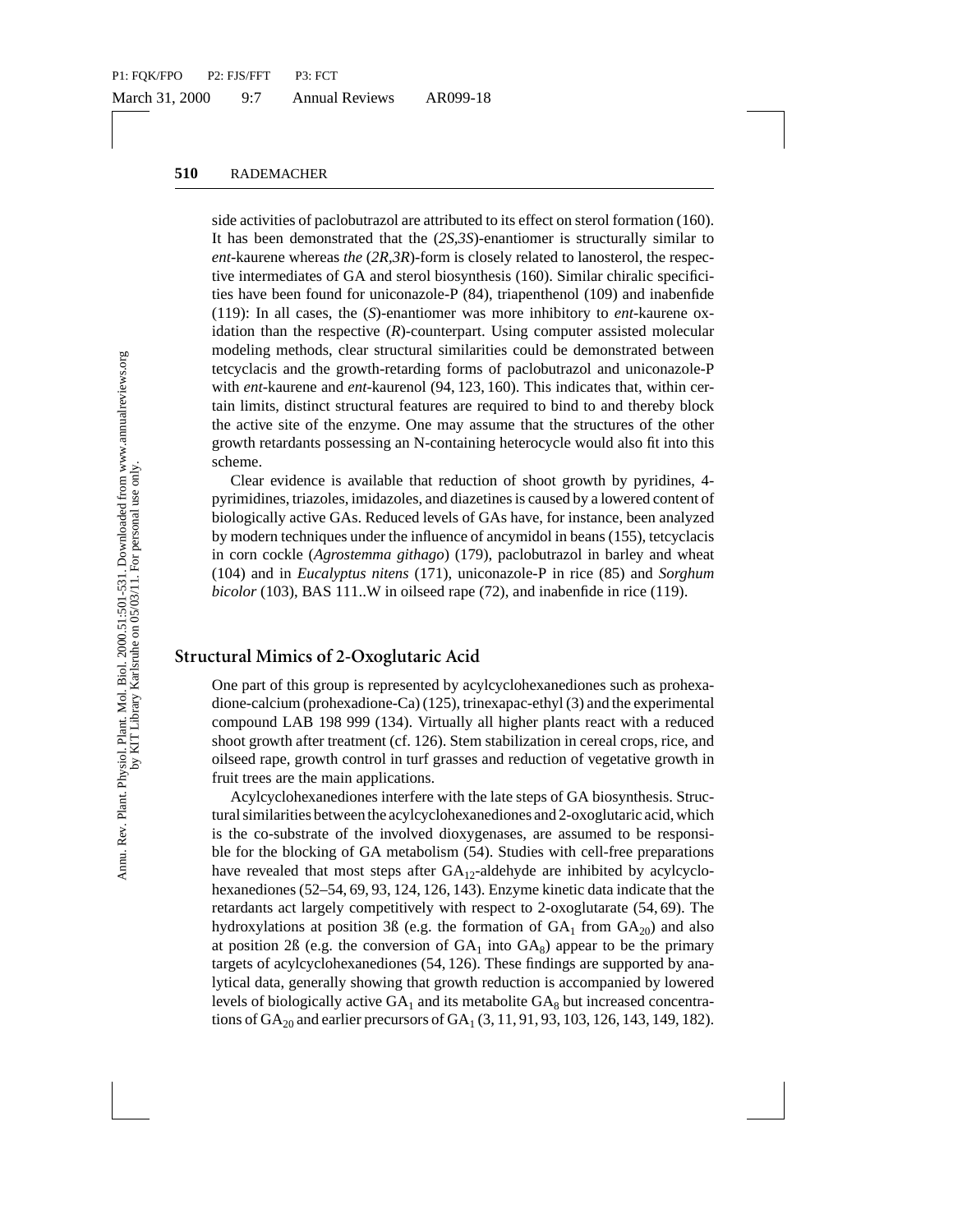Growth retardation caused by acylcyclohexanediones can be reversed only by GAs that are active per se and need not be metabolically activated, also indicating that late stages of GA formation are blocked (90, 127, 182). In selected cases, compounds like prohexadione-Ca and trinexapac-ethyl may, paradoxically, even lead to increases in shoot growth, most likely by protecting endogenous active GAs from being metabolically inactivated (78). Likewise, the inactivation of exogenously applied  $GA_1$  by 2 $B$ -hydroxylation can be inhibited by simultaneous treatment with an acylcyclohexanedione, resulting in increased GA-like activity (125, 158).

ds like proheadono-Ca and trinexapac-ethyl may, partical<br>screases in shoot growth, most likely by protecting en<br>orcreases in shoot growth, most likely by protecting en<br>a being metabolically inactivated (78). Likewise, the A number of different acylcyclohexadiones and structurally related compounds have been evaluated for their ability to inhibit GA 2ß- (54) and 3ß-hydroxylases (11, 12, 93) in cell-free systems. When the cyclohexane ring was replaced by benzene, an almost complete loss of activity resulted. In contrast, certain pyridine structures displayed a relatively high degree of activity. In structures related to prohexadione, a free carboxylic acid function resulted in higher activity as compared to the corresponding methyl or ethyl esters, most likely due to a higher degree of similarity to 2-oxoglutaric acid. Longer acyl side-chains lead to increased inhibitory activity as compared to shorter ones. However, when applied to intact plants, too long chains caused phytotoxicity. Therefore, substituents such as ethyl or cyclopropyl appear to be optimal for practical uses. In addition to these findings, one has also to consider that esters are often more easily taken up by leaves after spray application than ionized forms. In the plant cell, the acid might be formed again by saponification. Furthermore, esters may be easier to handle for preparing formulated products. Under practical conditions trinexapac-ethyl (an ester) and prohexadione-Ca (a salt of an acid) display similar degrees of activity when applied in appropriate formulation to graminaceous species, such as small grains or turf grasses. However, in dicots prohexadione-Ca generally outperforms trinexapac-ethyl (W Rademacher, unpublished results). This may indicate that trinexapac-ethyl is easily saponified into its active acidic form in grasses, whereas this process is not as pronounced in dicots.

The growth retardant daminozide has been used for many years to reduce excessive shoot growth. Its growth-retarding activity is, however, restricted to relatively few plant species, such as apple, groundnuts and chrysanthemums. Due to toxicological concerns, the importance of daminozide has declined markedly in recent years, particularly for edible crops. Until a few years ago, the mode of action of daminozide had been unclear. In light of structural similarities between daminozide and 2-oxoglutaric acid and re-evaluating older results from the literature, it has been proposed that daminozide, like acylcyclohexanediones, would block GA formation as an inhibitor of 2-oxoglutarate-dependent dioxygenases (137). This hypothesis has later been proven by working with an enzyme preparation derived from cotyledons of *Phaseolus coccineus* and by analyzing the GAs of treated peanut plants (11).

Figure 4 shows the structures of several compounds mentioned and of 2 oxoglutaric acid for comparison.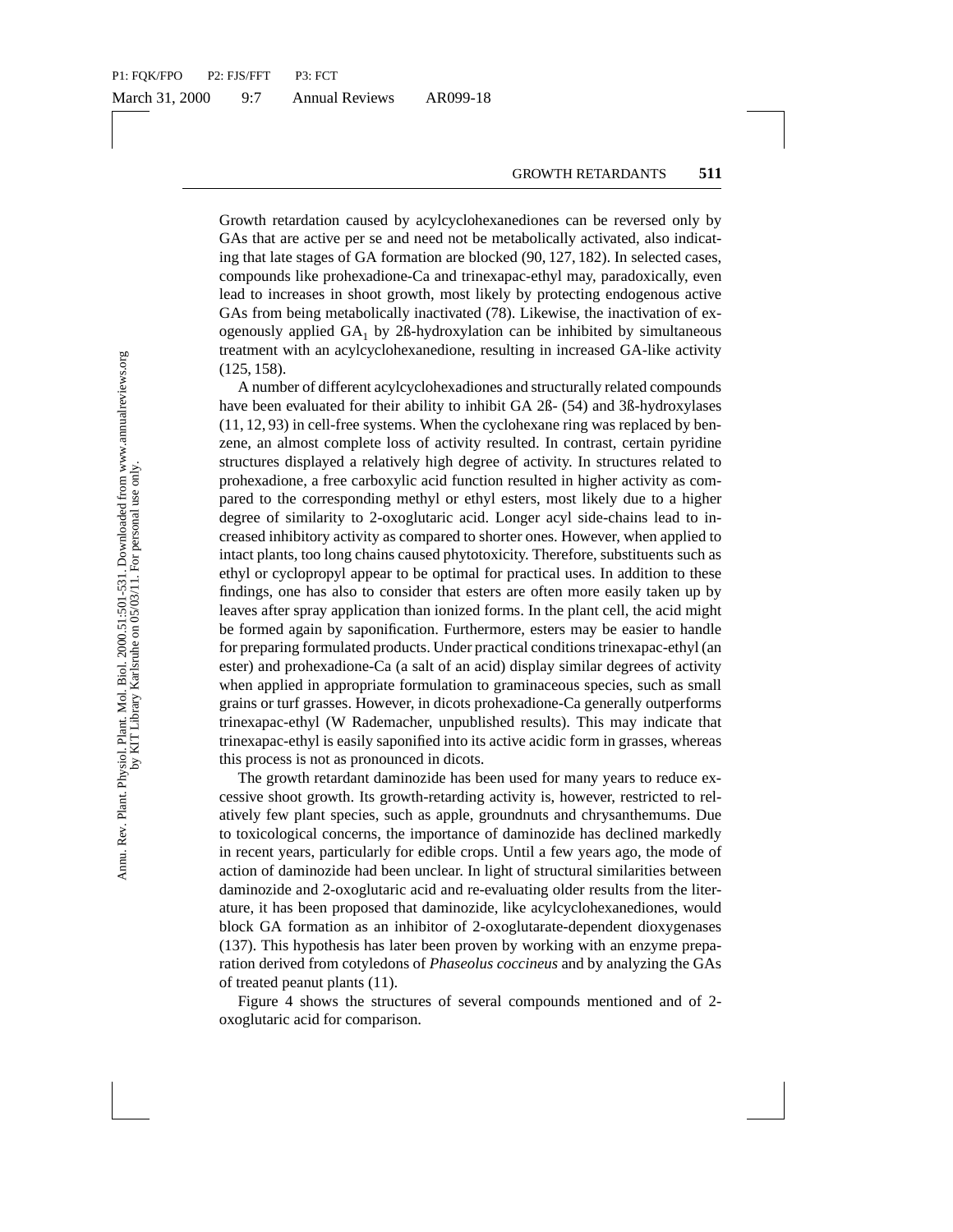

**Figure 4** Structural mimics of 2-oxoglutaric acid. I. Prohexadione-calcium = Calcium 3-oxido-4-propionyl-5-oxo-3-cyclohexenecarboxylate {KIM-112, BAS 125..W, *ProCa*/free acid: KUH 833, BX-112,  $\text{ProH}$ ; II. Trinexapacethyl (=cim- $\text{etca}$ <sup>1</sup> = Ethyl-(3-oxido-4-cyclopropionyl-5oxo) oxo-3-cyclohexenecarboxylate {CGA-163'935, *TrixE*}; III. Daminozide = Succinic acid 2,2-dimethyl hydrazide {B-995, *SADH*}; IV. 2-Oxoglutaric acid.

### **16,17-Dihydro-GAs**

From the total strength of the set of the set of the set of the conduction of the conduction of the set of the set of the set of the set of the set of the set of the set of the set of the set of the set of the set of the 16,17-Dihydro-GAs represent the most recent group of growth retardant. A number of different structures of this type, mostly  $GA<sub>5</sub>$  derivatives, have been described to reduce shoot elongation in *Lolium temulentum* (41, 114–116) and other grasses (96). Evidence is available that their growth-retarding activity is due to an inhibition of dioxygenases, which catalyze the late stages of GA metabolism, particularly 3ßhydroxylation (45, 91, 161). Similar to acylcyclohexanediones, such GA derivatives also increase the biological activity of  $GA<sub>1</sub>$ , when applied simultaneously to seedlings of wheat and barley (W Rademacher, unpublished). Hence, most likely  $GA<sub>1</sub>$  2ß-hydroxylation is inhibited as well, although this may be less pronounced in species such as *Lolium temulentum* (91). Treating plants with 16,17-dihydro-GA<sub>5</sub> results in changes of GA levels similar to the ones caused by acylcyclohexanediones: In *Lolium temulentum* (91) and *in Sorghum bicolor* (45) the levels of GA1 declined, whereas  $GA_{20}$  accumulated significantly.

With a view to finding new anti-lodging compounds for small grains, several 16,17-dihydro-GA<sub>5</sub> derivatives have recently been retested. Applying the compounds in conjunction with suitable adjuvants has, in general, significantly raised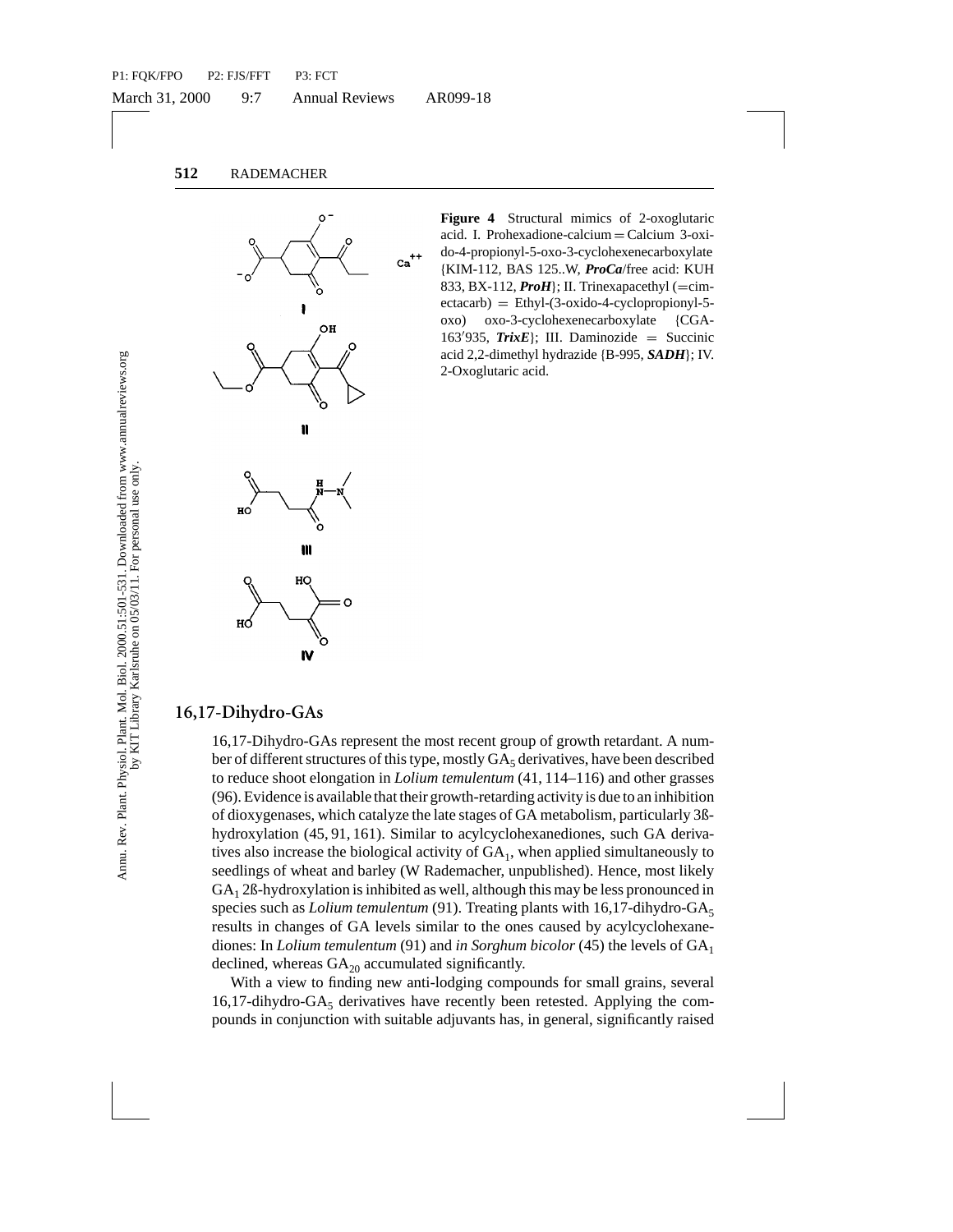

**Figure 5** 16,17-Dihydro-GAs exo-16,17-Dihydro-GA $5$ -13-acetate.

their biological activity. Any comparison with older data is almost impossible, however. As a result of these investigations,  $exo-16,17$ -dihydro- $GA<sub>5</sub>-13$ -acetate (Figure 5) represents the most active growth retardant ever known for graminaceous plants. Under greenhouse conditions effects of as little as 500 mg per hectare can be detected in wheat and barley (141). However, in order to reduce the risk of lodging under practical conditions, rates in the range of 20 g per hectare have to be used (141). In contrast to graminaceous plants,  $exo-16,17$ -dihydro- $GA_5$ -13-acetate and related structures are virtually inactive in reducing shoot growth in any other plant species tested (141). Likewise, 16,17-dihydro derivatives of GA<sub>19</sub>, GA<sub>20</sub>, and GA<sub>1</sub> did not cause growth retardation in willow (*Salix pentandra*). As compared to their naturally occurring counterparts, GA-like activity of these compounds was significantly reduced (132). These results demonstrate that 16,17-dihydro derivatives, particularly of  $GA<sub>5</sub>$ , interact very specifically with GA formation only in graminaceous species. This could be due to distinct peculiarities of GA metabolism or uptake, translocation, and degradation in these species.

**EVALUATIVE THE SET AS A CONSTANT CORRELATED (SOCIAL SET AND A SO algo that and As a result of these investigations,** *exo***-16,17-dihydro) represents the most active growth retardation error knotic there are interested in** It appears logical that  $exo-16,17$ -dihydro-GA<sub>5</sub>-13-acetate and related structures are highly specific in competing in grasses with the natural GA substrates, e.g.  $GA<sub>20</sub>$ , for the respective enzymatic sites (161). The *endo* form of 16,17-dihydro-GA<sub>5</sub>-13-acetate is somewhat less active than its *exo* counterpart (141). Similar observations have also been made with slightly different and, in general, less active structures, such as 16,17-dihydro-GA<sub>5</sub> (141) and 17-alkyl derivatives (114). A number of substituents of 16,17-dihydro-GA $_5$  at C-13, in particular esters and ethers of different chain length, have been assayed in wheat and barley. The 13 acetate function was clearly the most active one. However, a fairly high degree of activity is still observed with groups such as *n*-propionate or O-ethylether (141). According to our current knowledge, it appears that a double bond between C-2 and C-3 is of importance for high growth-retarding activity. Also, the absence of hydroxy groups on these carbon atoms seems to be an essential element for pronounced growth-retarding activity: In sharp contrast to its GA<sub>5</sub> analog, *exo*- $16,17$ -dihydro-GA<sub>1</sub>-13-acetate, which displays a single bond between C-2 and C-3 and is 3ß-hydroxylated, is virtually inactive in wheat and barley seedlings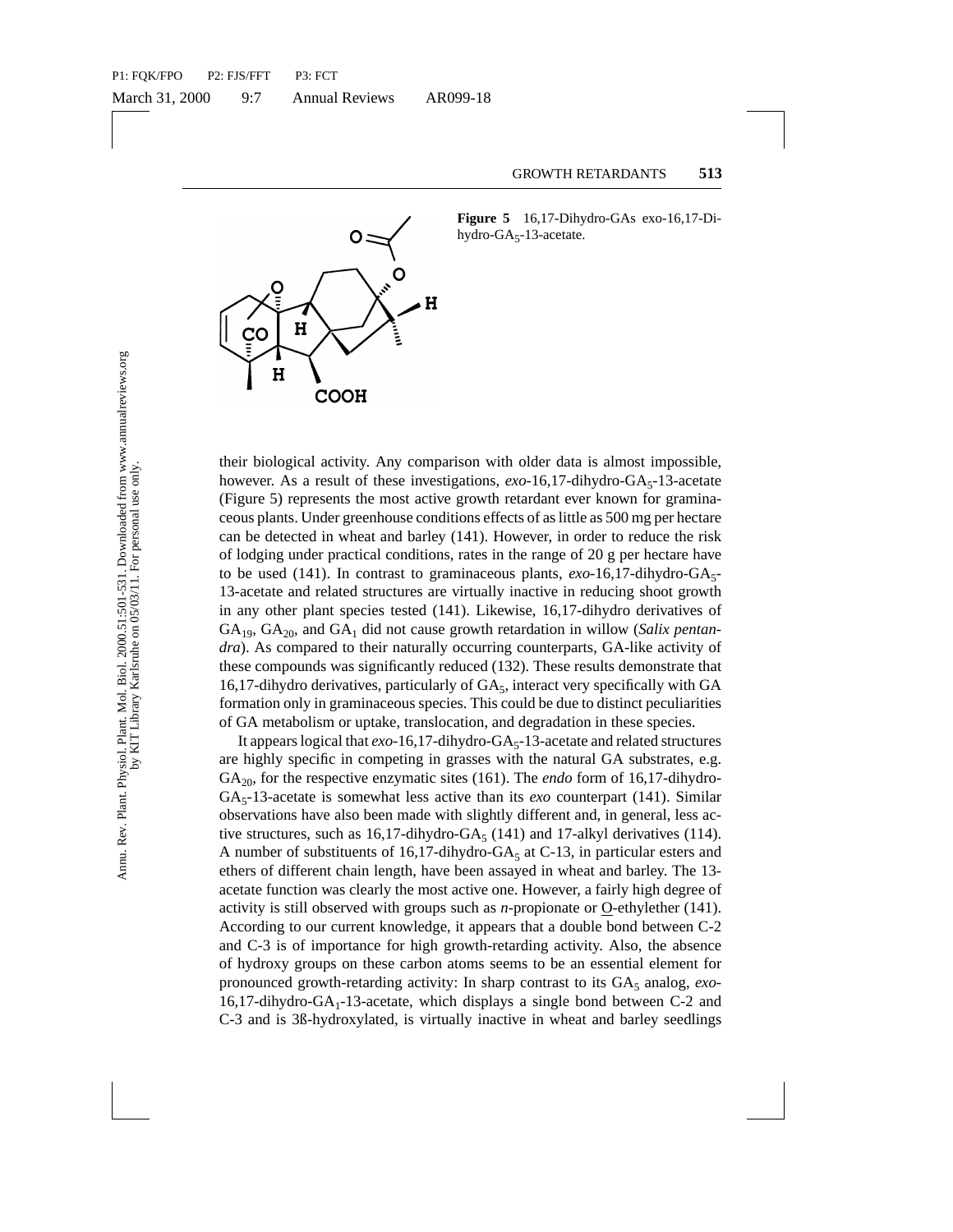did not possess any carbony functions in the A-ring chide<br>the lactone group (100, 156). GA<sub>5</sub> also reduced the com<br>although at a clearly lower degree of activity than 16,1<br>dition of GA metabolism has also been reported fo (LG Mander & W Rademacher, unpublished results). Several naturally occurring GAs, in particular GA<sub>5</sub>, also reduce the activity of 3ß-hydroxylases obtained from immature *Phaseolus vulgaris* seeds. Unlike several other GAs tested, the inhibiting GAs did not possess any carbonyl functions in the A-ring of the molecule except for the lactone group (100, 156). GA<sub>5</sub> also reduced the conversion of  $GA_{20}$ into  $GA_1$ , although at a clearly lower degree of activity than 16,17-dihydro- $GA_5$ (91). Inhibition of GA metabolism has also been reported for other structural GA variants. For instance, deoxygibberellin C, which is an isomer of  $GA_{20}$  and displays a keto function at C-16 and a methyl group at C-13, inhibits shoot growth in normal rice and maize (64, 148). Earlier suggestions that deoxygibberellin C would act by inhibiting 3ß-hydroxylation (63) were proven in an enzyme system derived from embryos of immature *Phaseolus vulgaris* seeds (92). In contrast, 3ß-hydroxylase was unaffected in a cell-free system derived from pumpkin endosperm (92), which indicates that species-specific differences may exist. Note also that deoxygibberellin C inhibits shoot growth in rice and maize, but not in cucumber (148) and pea (Y Kamiya, personal communication). This would indicate that, similar to  $16,17$ -dihydro-GA<sub>5</sub> derivatives, graminaceous species, but not dicots, respond with retarded growth. Thus it appears that a double bond between C-2 and C-3 and the absence of hydroxy groups on these carbon atoms, combined with the 16,17-dihydro function, are the main important structural elements of this new class of growth retardant. Derivatization of the hydroxy function at C-13 seems to be of secondary relevance only.

Several 16,17-dihydro GAs occur naturally in higher plants or in GA-producing fungi (GA<sub>2</sub>, GA<sub>10</sub>, GA<sub>41</sub>, GA<sub>42</sub>, GA<sub>82</sub>, GA<sub>83</sub>). Likewise, some synthetically produced 16,17-dihydro-GAs were dealt with a number of years ago (10, 79). None of these compounds has ever been described as possessing growth-retarding activity. At that time, testing was rather performed to determine GA-like activity and, except for some dwarfing genotypes, graminaceous species were not employed in the assays. As a consequence, the growth-retarding properties of compounds such as 16,17-dihydro-GA $_5$  (10) did not show up.

## **EFFECTS OF GROWTH RETARDANTS ON GA METABOLISM IN GA-PRODUCING FUNGI**

Many investigations on growth retardants have been conducted with GA-producing fungi, since the analysis of GAs, for instance, from cultures of *Gibberella fujikuroi* and *Sphaceloma manihoticola*, is relatively easy owing to the presence of much higher amounts than in higher plants. In general, the steps of fungal GA metabolism are deemed to be closely related to those in higher plants, although distinct differences must not be overlooked (138).

Both in *G. fujikuroi* and in *S. manihoticola*, onium compounds such as chlormequat chloride, AMO-1618 and mepiquat chloride cause a clear inhibition of GA formation. Only chlorphonium is relatively inactive in these fungi, which is most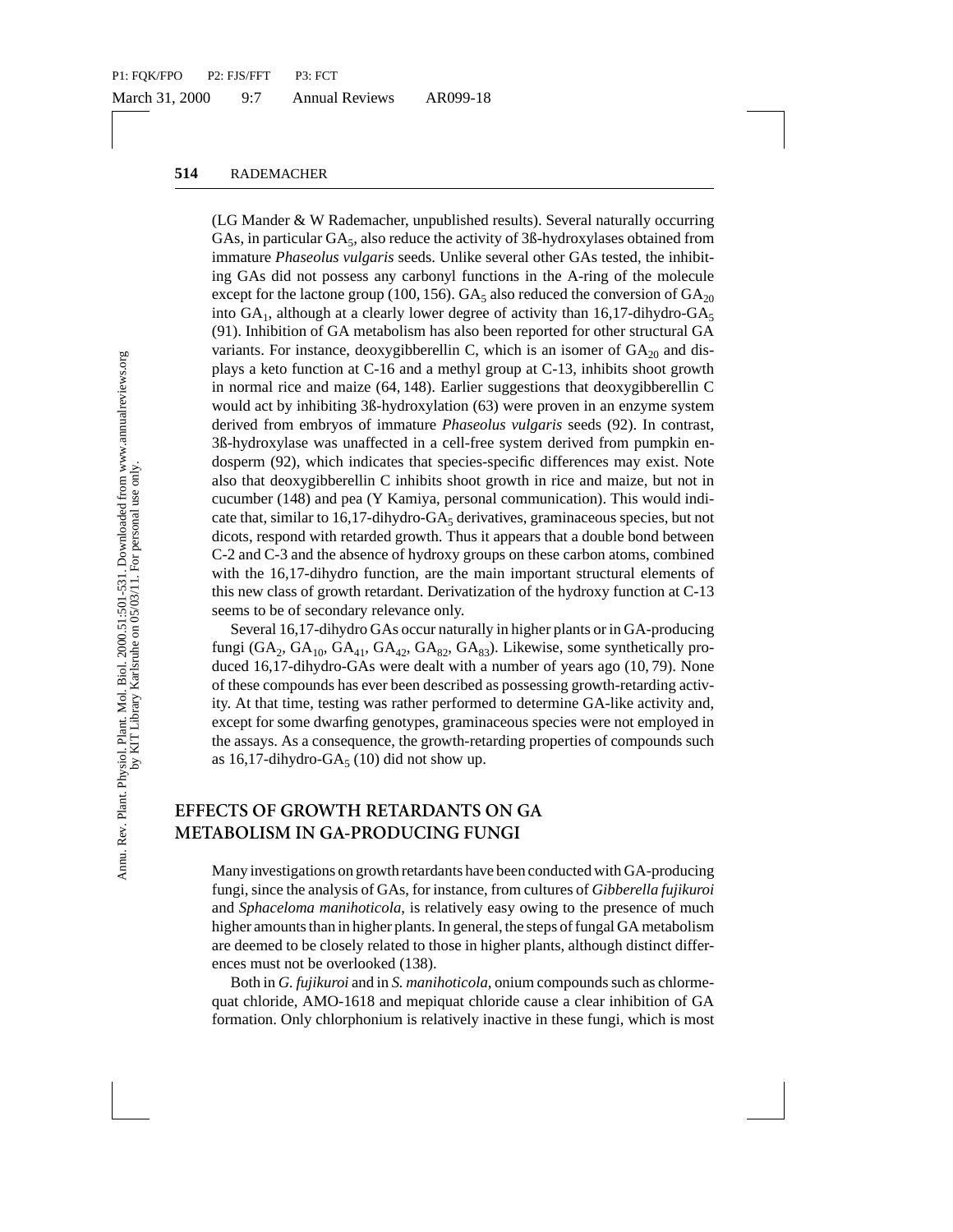likely due to rapid disintegration throughout fermentation (61, 95, 130, 136). Fungal GA production is also blocked by a number of growth retardants with a nitrogencontaining heterocycle (29, 136).

Contrasted with the situation in higher plants, GA formation in *G. fujikuroi and S. manihoticola* is not affected by acylcyclohexanediones such as LAB 198 999 (136) or prohexadione-Ca (W Rademacher, unpublished results). This could be explained by a relatively rapid disintegration in fungal cultures, since both compounds are known to be relatively short-lived in biological systems (40). However, daminozide, which has a similar mode of action, did not affect GA synthesis of *G. fujikuroi* even though it remained intact during fermentation (130). *exo*-16,17 dihydro-GA5-13-acetate does not interfere with GA production in *G. fujikuroi*, nor at the same time is it metabolized (W Rademacher, unpublished results). Altogether, one should not rule out the possibility that the late steps of GA metabolism in fungi are catalyzed by enzymes, which are different from the ones in higher plants. This suggestion is supported by the fact that to date only cyclases and monooxygenases, but not dioxygenases, could be detected in *G. fujikuroi* (166).

#### **SIDE EFFECTS OF GA BIOSYNTHESIS INHIBITORS**

sted with the situation in higher pilants, GA formation in<br>toricola is not affected by acyleyclobexanediones such aprohexandione-Ca (W Rademacher, unpublished results<br>by a relatively rapid disintegration in funga cultures, The commercially available plant growth retardants have undergone intensive testing in the processes of selection and registration. Therefore, any side effects can be expected to be either neutral or even positive to the growth of treated plants. Early precursors of GA formation, such as IPP, are shared with other terpenoids, and thus there are links, for example, to the biosynthesis of sterols, carotenoids, abscisic acid (ABA), and cytokinins. In addition, related enzymatic reactions may be found in other pathways. Cytochrome P450-dependent monooxygenases would appear to be of particular relevance in this context, since many isoforms exist capable of modifying a variety of substrates (152). Furthermore, the possibility that indirect effects will also influence certain metabolic reactions cannot be ruled out. From the wealth of information available, the following parts of this contribution will concentrate on side effects that are relevant for plant development and plant defense reactions.

### **Effects on the Levels of Other Phytohormones**

Plant growth retardants have often been reported to interfere with the endogenous levels not only of GAs but also of other plant hormones. Here, reference is made only to reports in which reliable methods, as seen from today, have been employed. Thus, many older contributions, most of which involve the long-known onium compounds, have not been considered.

Many investigations have dealt with the effect of growth retardants with a nitrogen-containing heterocycle on levels of hormones other than GAs (see surveys by 43, 55, 134). Typically, these compounds induce increased contents of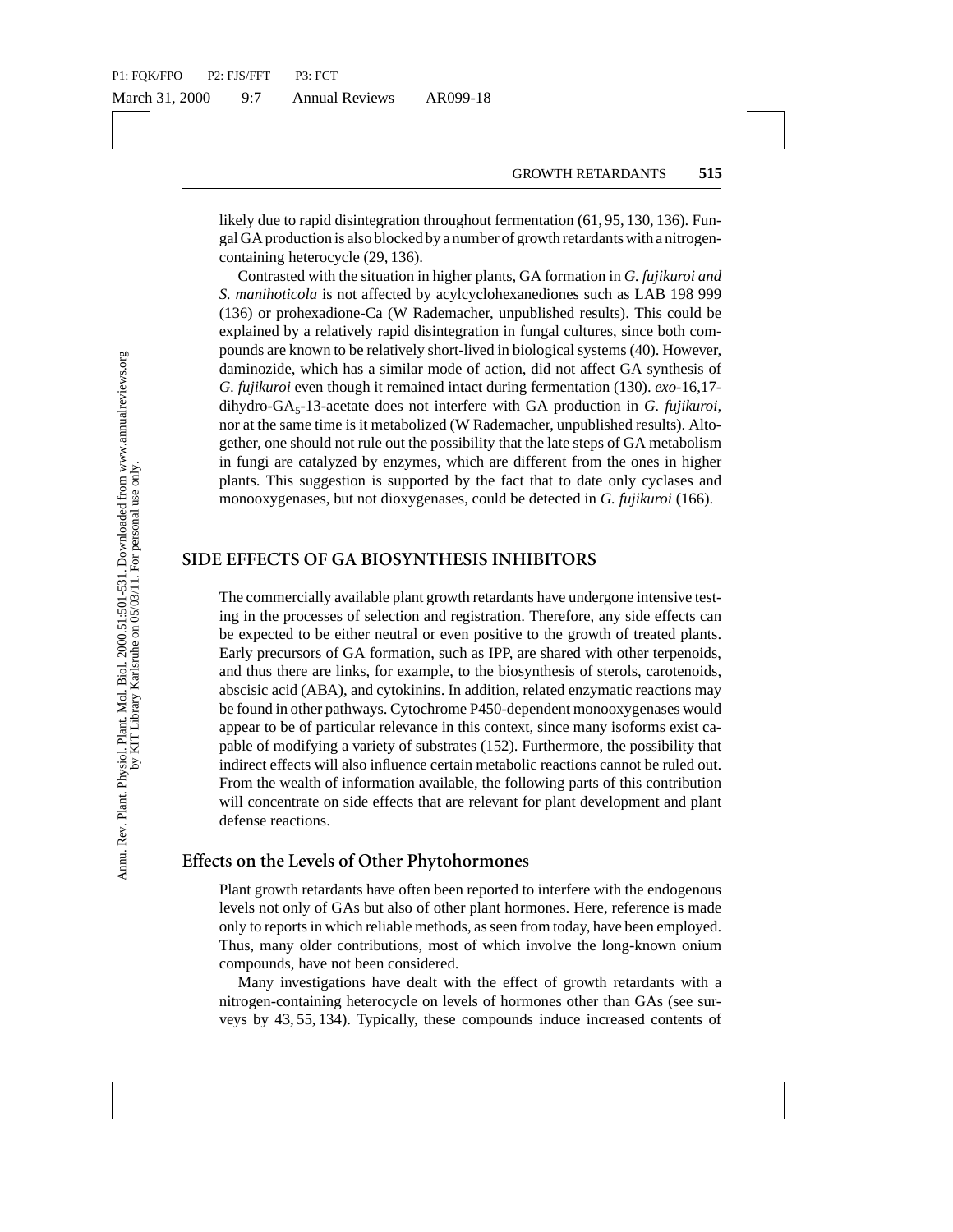ses in resistance to environmental stresses are often foot<br>so e observed effects on cytokinin and ethylene levels cannity, since no metabolic links are obvious. It rather apply, since no metabolic links are obvious. It rat cytokinins, whereas ethylene levels are lowered. ABA concentrations may be significantly increased under distinct conditions whereas the auxin status is not significantly affected. Resulting primarily from these effects, a delay in senescence and increases in resistance to environmental stresses are often found (43, 55). At present, the observed effects on cytokinin and ethylene levels cannot be explained satisfactorily, since no metabolic links are obvious. It rather appears that nonspecific effects are responsible for the hormonal changes observed: Under the influence of growth retardants, assimilates are often shifted into the roots, which are known to be a major site of cytokinin formation. The resulting stimulation of root growth may lead to an increased formation of cytokinins, which are then exported into the shoot (42). Work with the triazole-type retardants BAS 111 W (56) and uniconazole-P (98) and paclobutrazol (120) indicated that ethylene formation might have been reduced by blocking aminocyclopropanecarboxylic acid (ACC) oxidase. Again, this must be an indirect effect since ACC oxidase is a dioxygenasetype enzyme (33, 117) and not a cytochrome P450-dependent monooxygenase, as suggested earlier (98). Inhibited conversion of ACC is also proposed as a reason for increased levels of polyamines (58, 81). The situation is clearer with regard to the mechanisms leading to increased ABA levels: By using detached leaves *of Xanthium strumarium*, it could be shown that tetcyclacis is capable of inhibiting the oxidative metabolism of ABA into phaseic acid (181), which is biologically inactive. As a result, ABA accumulates. Similar observations have been made in embryos of maize (6), primary leaves of barley (168), and in the moss *Riccia* fluitans (76). Since this inactivation involves 8'-hydroxylase, a monooxygenase that is cytochrome P450-dependent (32, 99, 180), the enzyme is likely blocked in a manner similar to ent-kaurene oxidase. Blocking ABA 8'-hydroxylase with tetcyclacis may lead to an accumulation of this hormone in a relatively short time (86). Other growth retardants of the group of monooxygenase inhibitors affect ABA metabolism in a similar fashion in other plant species. However, this effect is clearly not achieved by all retardants of this type in all plant species (20, 134, 139). It rather appears that the right compound has to match the right species. This would be in line with other reports, which indicate that many different cytochrome P450-dependent monooxygenases may occur in different species, the substrate specificity of which is not very pronounced (152). Knowing about the existence of monooxygenases that may affect, at the same time, key enzymes of GA and ABA metabolism, it is tempting to suggest that such enzymes could be part of the plant's rapid response mechanism to cope with stressful situations (139). Under favorable growing conditions, these monooxygenases might be "switched on," resulting in low ABA but high GA levels, thereby allowing intensive assimilation and shoot growth. Conversely, under situations such as drought stress, these enzymes would be "switched off," leading to low GA but high ABA levels. As a consequence, shoot growth, photoassimilation, and transpiration would be diminished.

Acylcyclohexanediones, although affecting different types of enzymes in GA metabolism, seem to have similar side effects on other hormones as N-heterocyclic compounds. Prohexadione-Ca, trinexapac-ethyl and LAB 198999 reduce ethylene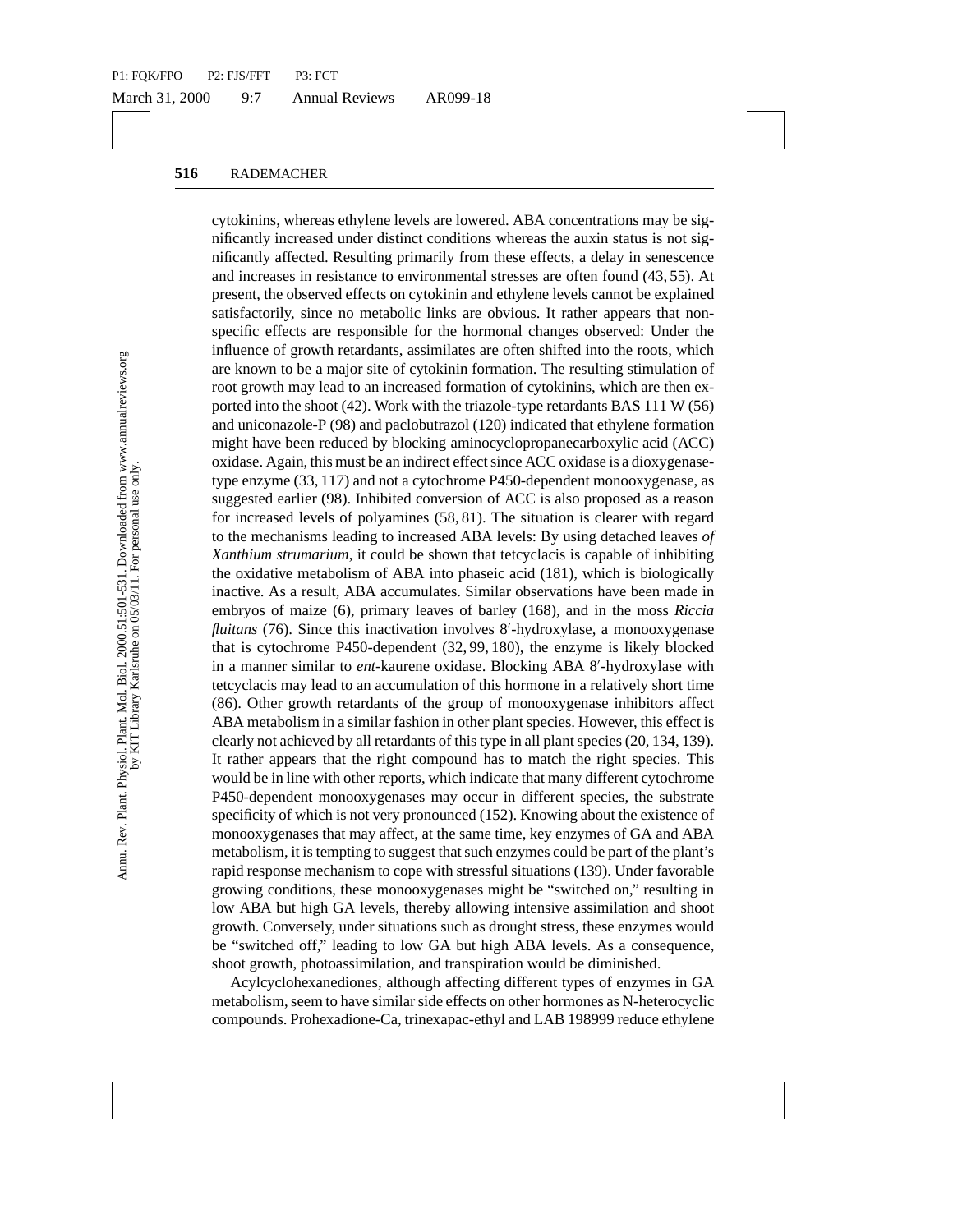levels in sunflower cell suspensions and in leaf disks of wheat (55). In shoots of wheat and oilseed rape, prohexadione-Ca leads to increased concentrations of cytokinins and ABA, while no major changes of indole-3-acetic acid contents occur (57). Since no immediate effect of acylcyclohexadiones on the metabolism of cytokinins and ABA are conceivable, indirect effects seem to play a role. In contrast, effects on ethylene levels may, at least partly, be explained by a more direct interaction: Ethylene is generated from aminocyclopropanecarboxylic acid (ACC) in a reaction catalyzed by ACC oxidase. This is a dioxygenase that requires ascorbic acid as a co-substrate. 2-Oxoglutaric acid and similar compounds inhibit its activity (83). It seemed, therefore, appropriate to investigate the effect of prohexadione-Ca, due to its structural relationship to 2-oxoglutaric and, also, ascorbic acid, on this reaction. Employing an enzyme system prepared from ripe pear, it was demonstrated that prohexadione-Ca was inhibitory to ACC oxidase at an  $I_{50}$  of approximately  $10^{-5}$  M (142). Daminozide is known to delay the onset of ethylene formation in apple (108). Obviously, this is due to prevention of ACC formation (60) and, unlike the structurally related prohexadione-Ca, daminozide does not affect ACC oxidase.

#### **Effects on Sterol Metabolism**

). Since no inmediate effect of acyleylohexadions or<br>nins and ABA are conceivable, indirect effects seem to<br>firsts on ethylene levels may, at least partly, be explained<br>effects on ethylene levels may, at least partly, be The formation of sterols in fungi and in higher plants involves enzymatic reactions that are similar to certain steps in the biosynthesis of GAs (8, 17, 24, 62, 128). Therefore, it is not surprising that several growth retardants show some side effects on sterol metabolism. In the group of onium compounds, chlormequat chloride, AMO-1618, and chlorphonium, applied at high rates, restricted the biosynthesis of sterols and other terpenoids in tobacco and some further plant species. Growth retardation induced by these compounds could be reversed not only by GAs, but also by emulsions of different phytosterols (35, 36). Most likely these growth retardants inhibit 2,3-oxidosqualene cyclase in the course of plant sterol formation, just as a number of other quaternary ammonium compounds do (8, 18, 68). AMO-1618 applied to tobacco seedlings caused an accumulation of 2,3-oxidosqualene and inhibited the incorporation of radiolabeled mevalonic acid into sterols (37, 38). However, this effect could not be repeated in pea microsomes (39) which may indicate the existence of species-specific differences or the necessity of AMO-1618 to be metabolically activated in vivo. Furthermore, concentrations of the different onium compounds well in excess of 10<sup>−</sup><sup>4</sup> M have been used in most cases, indicating that the growth retardants inhibit sterol formation only at a relatively low degree of specificity.

Fungicides of the pyrimidine-, imidazole- and triazole-type often show a growth-regulatory side activity. These compounds act by blocking the oxidative  $14\alpha$ -demethylation in the course of fungal ergosterol biosynthesis (8, 17). Similarly, such fungicides, as well as tetcyclacis, paclobutrazol, triapenthenol and other triazole-type growth retardants, reduce the formation of  $14\alpha$ -demethylated sterols in higher plants by blocking obtusifoliol  $14\alpha$ -demethylase (13, 14, 16, 162).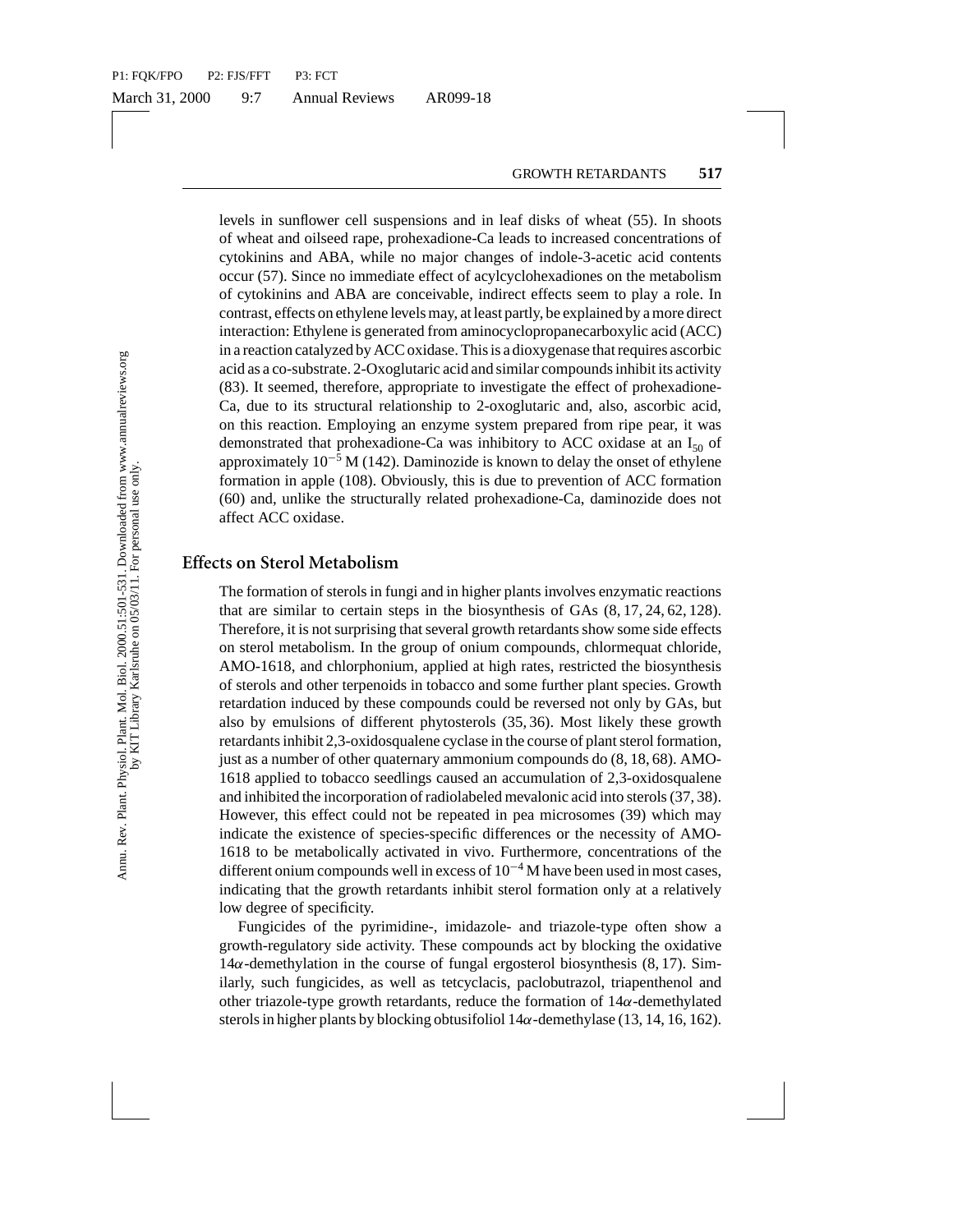In general, relatively high rates, which induce extreme growth reduction, are required to obtain such changes (140). However, species-specific reactions must be expected: For instance, the triazole fungicide epoxiconazole induces significant growth retardation selectively in cleavers (*Galium aparine*), which is paralleled by a significant accumulation of 14α-methyl sterols (7). Tetcyclacis, applied at moderate rates, totally changes the sterol spectrum of oat, with cholesterol becoming the dominant sterol (19). A similar reaction was induced in roots of fenugreek (*Trigonella foenum-graecum*) (23). This phenomenon cannot be attributed solely to an inhibition of 14α-demethylase, because different sterols had to be expected then. As a possible explanation, the authors suggested that tetcyclacis would inhibit cholesterol 26-hydroxylase, a cytochrome P450-dependent monooxygenase. 26- Hydroxycholesterol, in turn, leads to the synthesis of saponins, which are of major relevance particularly in oats and fenugreek (see 23). Under similar conditions (reduction of shoot length to 50 to 30% of the respective control), tetcyclacis did not induce such changes in the sterol spectrum of maize, pea, bean, and sunflower (140) and of wheat and barley (RS Burden, personal communication).

ardation selectively in clearest (*Galum aparine*), which<br>are are and securely in effectively are electival fiction aparine), which a<br>ficant accumulation of 14 $\alpha$ -methyl sterols (7). Tety-clates, totally changes the ster Using the pure optical enantiomers of paclobutrazol it could be shown that the (*2R*,*3R*)-enantiomer is more specifically blocking fungal ergosterol biosynthesis while the (*2S*,*3S*)-form is the more specific inhibitor of GA biosynthesis (160). Likewise, (*2R*,*3R*)-paclobutrazol reduced plant sterol formation much more intensely than its (*2S*,*3S*)-analog (16). The (*2R*,*3S*)-enantiomer, mentioned in this contribution as being even more active as an inhibitor of phytosterol formation, is practically absent in commercial paclobutrazol (see 160). It could be shown that the (*2R*,*3R*)-form relates closely to lanosterol, while the (*2S*,*3S*) enantiomer is structurally similar to *ent*-kaurene (160). Thus it is likely for higher plants also that the different enantiomers compete in distinct cytochrome P45O species with the substrates of sterol or GA biosynthesis, respectively. Similar chiralic specificities have been found for uniconazole-P (48) and triapenthenol (109).

Tetcyclacis, applied at relatively high doses, reduces cell division in cell suspension cultures of maize and simultaneously leads to qualitative and quantitative changes in the sterols present. Adding cholesterol or other plant sterols to the cell cultures can restore normal growth.  $GA<sub>3</sub>$ , in contrast, has no effect (59). Equivalent results were later reported with cell cultures of celery (*Apium graveoIens dulce*) treated with paclobutrazol (67). Conversely, intense growth retardation caused by tetcyclacis and several triazoles in intact wheat and sunflower plants could not even partly be overcome by external application of emulsions of different phytosterols (W Rademacher, unpublished results). This finding may indicate that sterols play only a minor role in longitudinal growth. However, one has to keep in mind the high degree of lipophilicity of such sterols, which inhibits uptake.

In general, one may conclude that influences of plant growth retardants on phytosterol formation will affect longitudinal shoot growth only to a small extent. Cell elongation, primarily occurring in the growth zones outside the meristems, is the more sensitive process as compared to cell division in the meristems itself. The regulation of cell elongation appears to be closely linked to the availability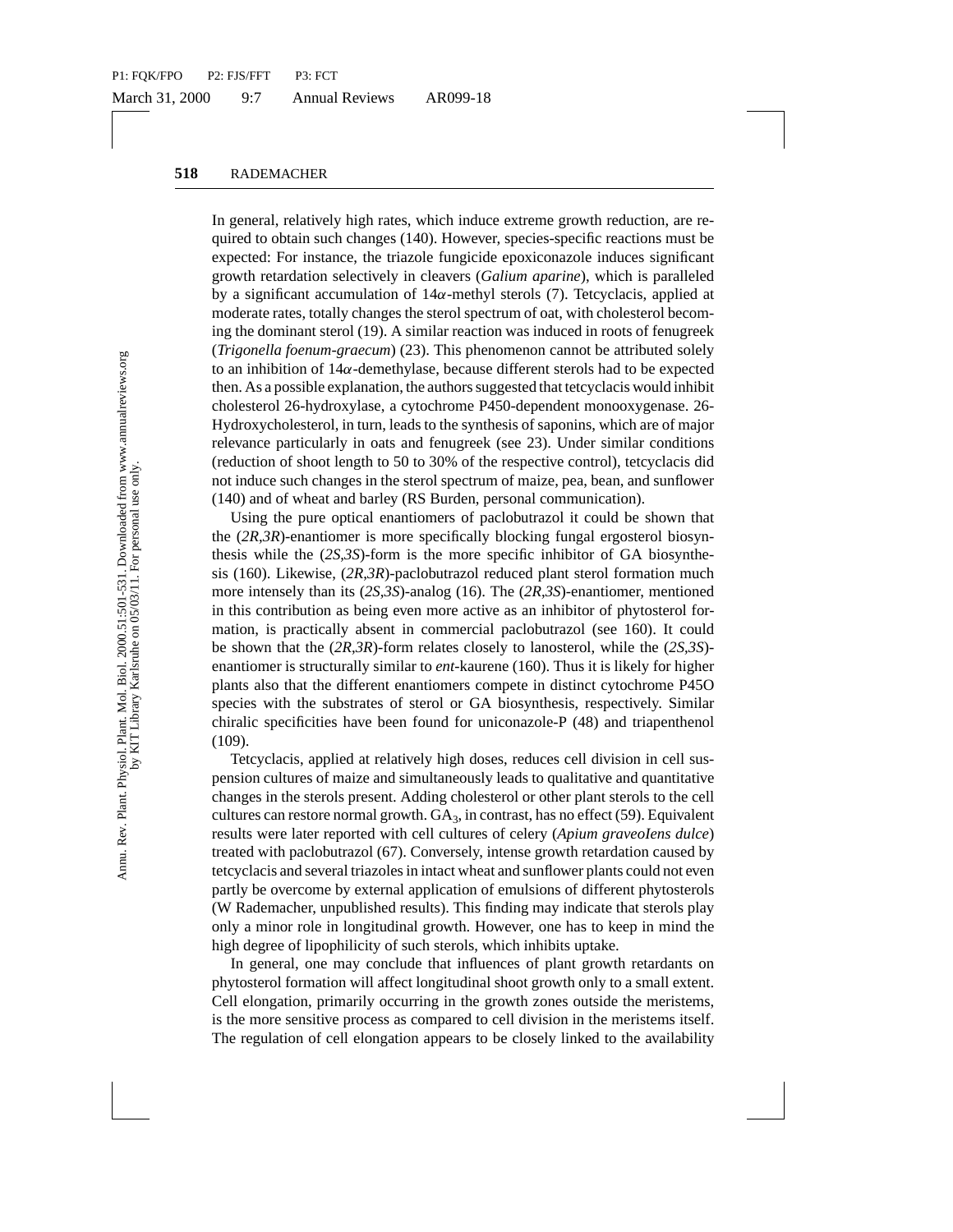of GAs, which can be affected by relatively low retardant concentrations. Higher rates of retardants will additionally inhibit cell proliferation. Most likely, this is still primarily a result of increased GA deficiency. However, one should not rule out that altered sterol levels and, thus, a change in membrane properties may also be of relevance under such conditions (55, 131).

#### **Effects on Brassinosteroid Formation**

Brassinosteroids represent a group of plant steroids known to cause remarkable effects in higher plants (26, 113, 176). Their hormonal status is widely accepted due to results obtained from molecular genetic investigations combined with studies of the biosynthetic pathway. The regular plant sterols, campesterol in particular, function as precursors of brassinosteroids (47, 176). In addition to obtusifoliol  $14\alpha$ -demethylation, which is part of the metabolism of regular plant sterols, many of the reactions committed to brassinosteroid formation are catalyzed by cytochrome P450-type monooxygenases (47). It is therefore not surprising that growth retardants such as uniconazole-P (177) and antimycotic imidazoles such as clotrimazole and ketoconazole (174) inhibit brassinosteroid biosynthesis. However, convincing evidence is not yet available that such interactions are specific for brassinosteroid metabolism. Reducing the formation of sterol precursors by inhibiting obtusifoliol  $14\alpha$ -demethylase would also result in a reduction of brassinosteroid levels. Likewise, it remains to be clearly proven that inhibition of shoot growth in brassinosteroid-deficient mutants is caused by a lack of brassinosteroids or of phytosterols in general. The availability of specific inhibitors of brassinosteroid biosynthesis (5) should certainly help to clarify such questions.

#### **Effects on Flavonoid Metabolism**

Itered sterol levels and, thus, a change in membrane pro<br>vance under such conditions (55, 131).<br> **assinosteroid Formation** (55, 131).<br> **assinosteroid Formation**<br>
steroids hown to cause<br>
igher plants (26, 113, 176). Their h The biosynthesis of flavonoids and other phenylpropanoids comprises steps that are catalyzed by cytochrome P450-dependent monooxygenases and by dioxygenases requiring 2-oxoglutaric acid as a co-substrate (44, 169). Cinnamate 4-hydroxylase, a cytochrome P450-type monooxygenase, is inhibited by relatively high dosages of tetcyclacis in a cell-free system prepared from soybean cell cultures. A higher degree of activity could be observed employing enzymes prepared from pea apices. Several triazole-type retardants also tested were inactive in the soybean system and gave only weak effects in the pea preparation (97, 140). Results varying between different inhibitors and different plant species were also obtained when ancymidol, tetcyclacis and ketoconazole were tested on flavonoid 3'-hydroxylase and flavone synthase II (159) and chalcone 3-hydroxylase (172). Likewise, anthocyanin formation was inhibited in buckwheat hypocotyls and sorghum coleoptiles by low dosages of tetcyclacis whereas the triazole-type inhibitor BAS 111...W was almost inactive (143). These observations provide further evidence that a great number of isoenzymes exist among cytochrome P450-dependent monooxygenases. Most likely, according to their sterical fit, typical inhibitors of GA metabolism and related compounds may or may not affect such enzymes involved in the metabolism of flavonoids as of sterols or other plant components.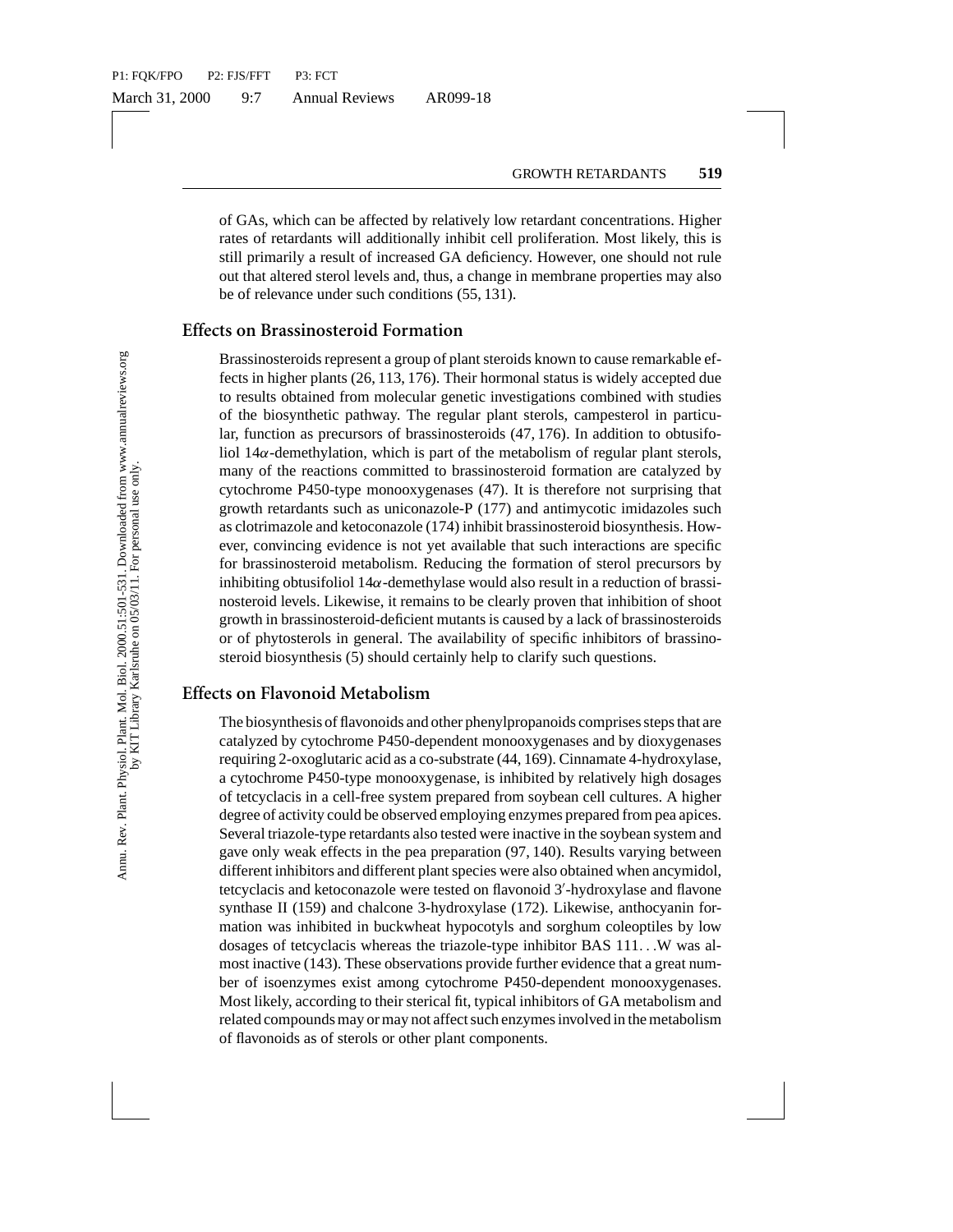n elltures to which prohexadione had been added (83<br>that 2-oxoglutarate-dependent dioxygenases, in particular<br>se (FHT), involved in the biosynthesis of anthocyanid<br>se (FHT), involved in the biosynthesis of anthocyanid<br>orte High dosages of prohexadione-Ca and other acylcyclohexanediones inhibit the formation of anthocyanins in flowers and other parts of intact higher plants (143). Inhibition of anthocyanin production could also be observed in carrot cellsuspension cultures to which prohexadione had been added (82). It has been suggested that 2-oxoglutarate-dependent dioxygenases, in particular flavanon 3 hydroxylase (FHT), involved in the biosynthesis of anthocyanidins would represent targets for these growth retardants (143). This hypothesis has meanwhile been supported by the finding that treated young shoots of apple are unable to convert eriodictyol by 3-hydroxylation into flavonoids such as catechin. Instead, eriodictyol accumulates and large amounts of luteoliflavan, which does not normally occur in apple tissue, can be found (142, 145). Apple and pear trees treated with prohexadione-Ca are significantly less affected by fire blight, caused by the bacterium *Erwinia amylovora* (31, 173, 175). Likewise, the incidence of fungal diseases, e.g. scab on apple shoots and gray mold on grape shoots and berries, can also be reduced when plants are pretreated with prohexadione-Ca or trinexapac ethyl (E Ammermann, J Speakman, G Stammler & W Rademacher, unpublished). Morphological and anatomical effects caused by the growth retardants should not be ruled out as being of some relevance for these observations. However, there are several indications of an induction of physiological resistance and it is hypothesized that changes in flavonoids or other phenylpropanoids play a major role (142, 145). Daminozide, recently also identified as an inhibitor of 2-oxoglutaratedependent dioxygenases involved in GA biosynthesis (11), obviously possesses more parallels to acylcyclohexanediones: It may also block anthocyanin formation, for instance in chrysanthemums (118), and it may also cause a slight induction of resistance against fire blight in apple (KS Yoder, personal communication).

### **Effects on Other Metabolic Reactions**

Further side effects of plant growth retardants have been reported for the inhibitors of cytochrome P450-dependent monooxygenases. Under certain circumstances, compounds of this type may have a relatively high efficiency in blocking the oxidative metabolism of certain herbicides and other xenobiotics (e.g. 21, 27, 102, 122). Tetcyclacis is able to inhibit the formation of jasmonic acid in osmotically challenged barley leaves. It is suggested that allene oxide synthase, which is involved in its biosynthesis, is the target enzyme (168). In a cell-free system derived from the blue-green alga *Aphanocapsa sp.*, tetcyclacis and an experimental triazole-type growth retardant inhibited hydroxylating reactions in the course of xanthophyll formation (9).

## **Further Important Features of the Different Growth Retardants**

Under practical conditions, the growth-retarding effect of a given compound is not necessarily determined by its type of interaction with GA metabolism. Rather, factors such as plant responsiveness, uptake, translocation, persistency, and side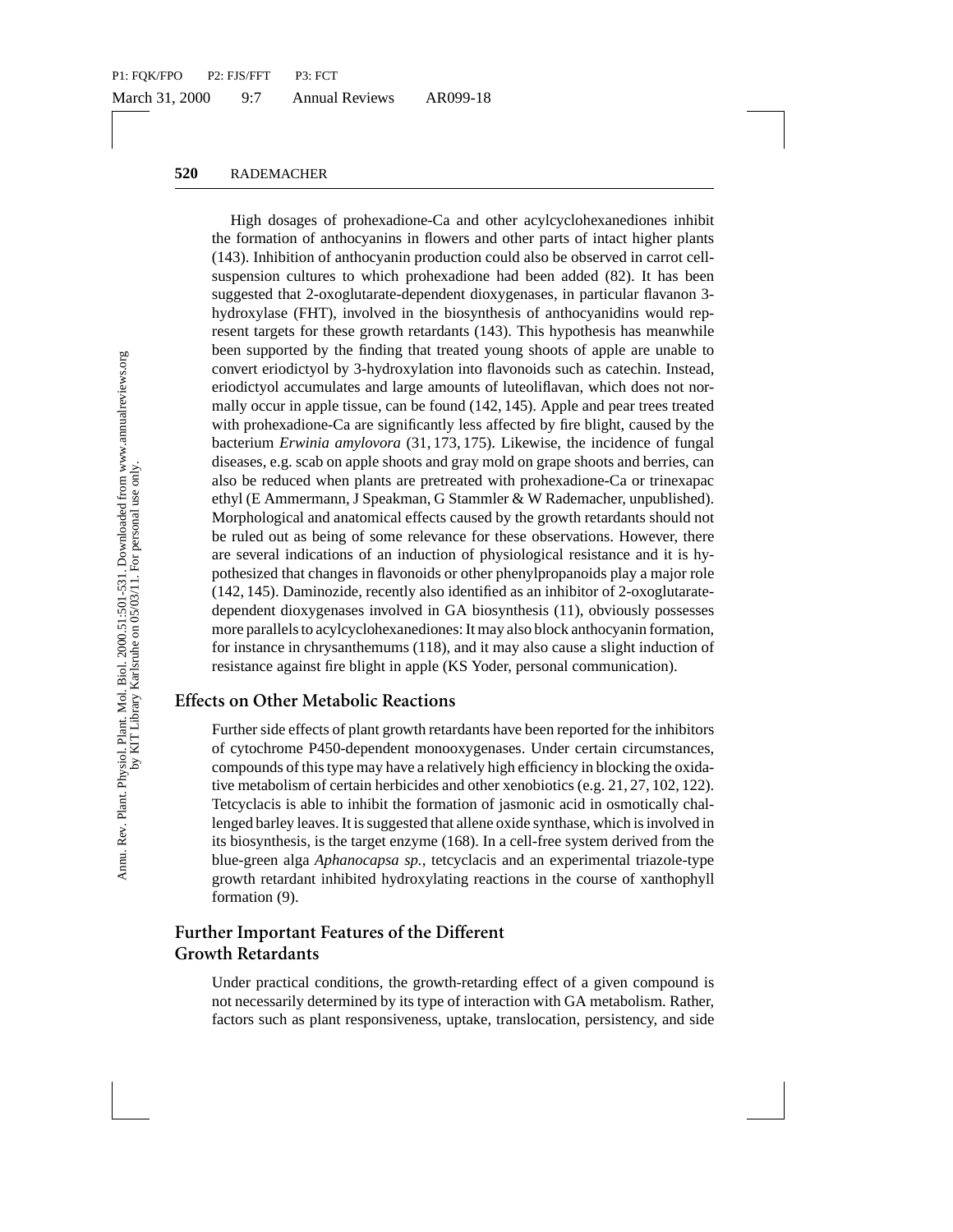000 g/ha is required for proper growth regulation in work<br>dietis are virtually insensitive to this retardant. Most given as a spray, after which they are absorbed via the lead<br>ole-P, or tetcyclatics are translocated almos effects are of relevance (cf. 43, 134, 151). It is known, for instance, that cotton is relatively sensitive towards mepiquat chloride. A typical dosage would be around 50 g of active ingredient per hectare and season. In contrast, a dosage of approximately 1000 g/ha is required for proper growth regulation in wheat. Even other plant species are virtually insensitive to this retardant. Most growth retardants are applied as a spray, after which they are absorbed via the leaves and translocated to the growing shoot tissues. However, compounds such as paclobutrazol, uniconazole-P, or tetcyclacis are translocated almost entirely acropetally and are absorbed relatively poorly by shoot parts. Hence, in order to obtain appropriate results, they are often applied as a soil drench. Tetcyclacis should even be fed via the roots in hydroponics or similar systems, since it is almost immobile in soil. Extreme differences among different growth retardants are found with regard to their longevity. Whereas the half-life period of paclobutrazol or uniconazole-P in a plant or in a soil is in the range of several months, compounds such as trinexapac-ethyl, prohexadione-Ca, or *exo*-16,17-dihydro-GA<sub>5</sub>-13-acetate are much more rapidly degraded. For example, the half-life period of prohexadione-Ca in the soil is in the range of hours rather than days. A long-lasting effect may be desirable, for instance, in order to regulate the growth of perennial ornamentals. In contrast, shorter-lived compounds give more flexibility to the grower, who may have better means for applying a retardant as needed.

#### **CONCLUDING REMARKS**

The majority of plant growth retardants are inhibitors of distinct steps of gibberellin biosynthesis. They have been selected from a vast number of other candidate compounds making any negative effects on their target plants highly unlikely. Against this background, it may appear surprising that a number of other metabolic reactions can still be affected by such compounds, albeit only at very high dosages usually. When used in agriculture and horticulture, such side effects often add to the benefit of mere growth retardation. To plant scientists, growth retardants, with their typical and with their additional biochemical effects, are valuable tools to gain better insight into the objects of their work.

#### **Visit the Annual Reviews home page at www.AnnualReviews.org**

#### **LITERATURE CITED**

- 1. Aach H, Bode H, Robinson DG, Graebe JE. 1997. *ent*-Kaurene synthase is located in proplastids of meristematic shoot tissues. *Planta* 202:211–19
- 2. Aach H, Böse G, Graebe JE. 1995. ent-Kaurene biosynthesis in a cell-free system

from wheat (*Triticum aestivum* L.) seedlings and the localisation of *ent*-kaurene synthetase in plastids of three species. *Planta* 197:333–42

3. Adams R, Kerber E, Pfister K, Weiler EW. 1992. Studies on the action of the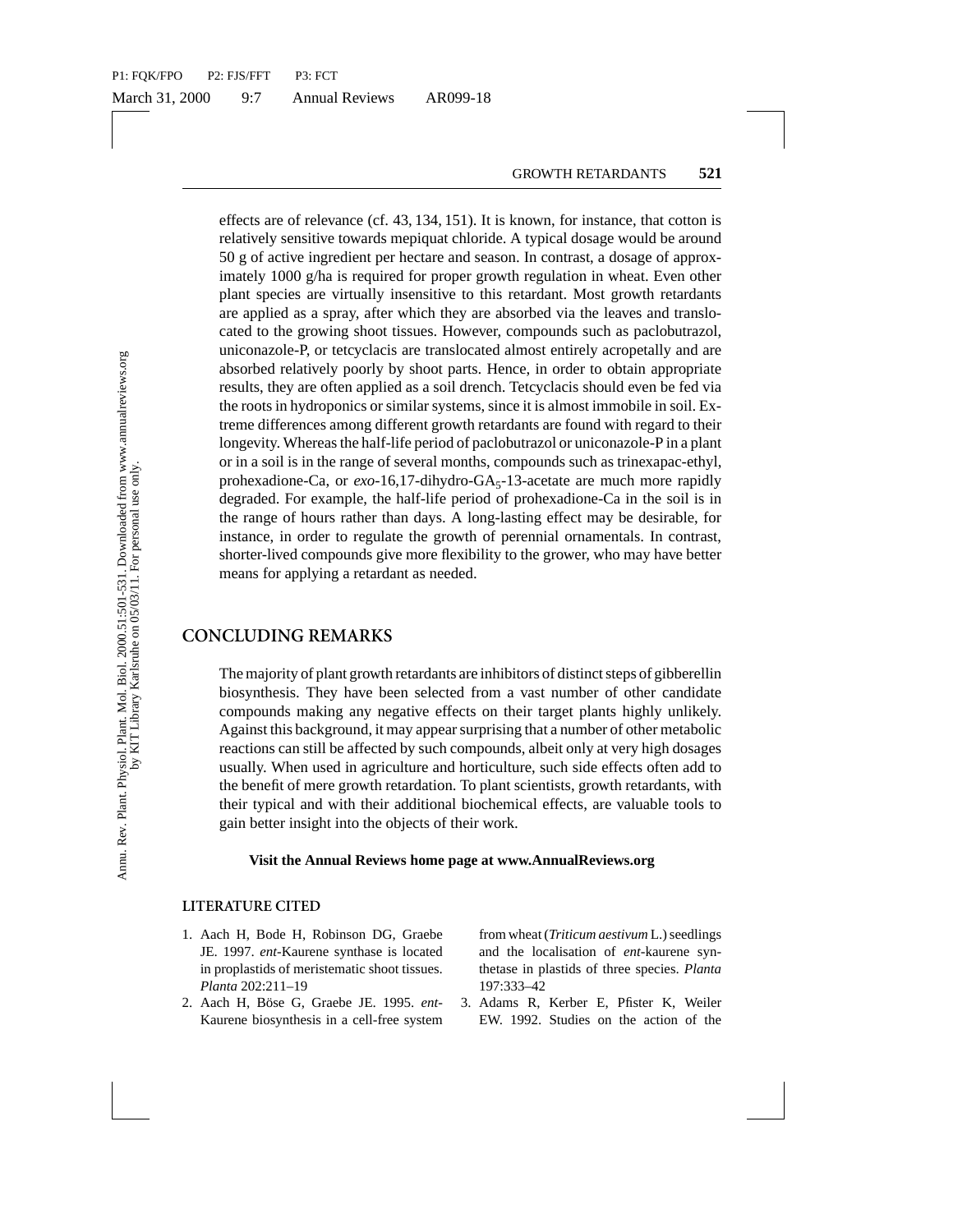new growth retardant CGA 163'935 (cimectacarb). See Ref. 93a, pp. 818–27

- 4. Anderson JD, Moore TC. 1967. Biosynthesis of (−)-kaurene in cell-free extracts of immature pea seeds. *Plant Physiol.* 42: 1527–34
- 5. Asami T, Yoshida S. 1999. Brassinosteroid biosynthesis inhibitors. *Trends Plant Sci.* 4:348–53
- 6. Belefant H, Fong F. 1991. Abscisic acid biosynthesis in *Zea mays* embryos: influence of tetcyclacis and regulation by osmotic potential. *Plant Sci.* 78:19–25
- 7. Benton JM, Cobb AH. 1997. Modification of phytosterol profiles and in vitro photosynthetic electron transport of *Galium aparine*L. (cleavers) treated with the fungicide, epoxiconazole. *Plant Growth Regul.* 22:93–100
- 8. Benveniste P. 1986. Sterol biosynthesis. *Annu. Rev. Plant Physiol.* 37:275–308
- 9. Böger P. 1989. New plant-specific targets for future herbicides. In *Target Sites of Herbicide Action*, ed. P Böger, G Sandmann, pp. 247–82. Boca Raton, FL: CRC Press
- 10. Brian PW, Grove JF, Mulholland TPC. 1967. Relationships between structure and growth-promoting activity of the gibberellins and some allied compounds, in four test systems. *Phytochemistry* 6:1475– 99
- 11. Brown RGS, Kawaide H, Yang YY, Rademacher W, Kamiya Y. 1997. Daminozide and prohexadione have similar modes of action as inhibitors of late stages of gibberellin metabolism. *Physiol. Plant.* 101:309–13
- 12. Brown RGS, Yan L, Beale MH, Hedden P. 1998. Inhibition of gibberellin 3ßhydroxylase by novel acylcyclohexanedione derivatives. *Phytochemistry* 47:679– 87
- 13. Buchenauer H, Kutzner B, Koths T. 1984. Wirkung verschiedener Triazol-Fungizide auf das Wachstum von Getreidekeimlingen und Tomatenpflanzen sowie auf die Gibberellingehalte und den Lipidstoffwechsel

von Gerstenkeimlingen. *J. Plant Dis. Prot.* 91:506–24

- 14. Buchenauer H, Röhner E. 1981. Effect of triadimefon and triadimenol on growth of various plant species as well as on gibberellin content and sterol metabolism in shoots of barley seedlings. *Pestic. Biochem. Physiol.* 15:58–70
- 15. Burden RS, Carter GA, Clark T, Cooke DT, Croker SJ, et al. 1987. Comparative activity of the enantiomers of triadimenol and paclobutrazol as inhibitors of fungal growth and plant sterol and gibberellin biosynthesis. *Pestic. Sci.* 21:253–67
- 16. Burden RS, Clark T, Holloway PJ. 1987. Effects of sterol biosynthesis-inhibiting fungicides and plant growth regulators on the sterol composition of barley plants.*Pestic. Biochem. Physiol.* 27:289–300
- 17. Burden RS, Cooke DT, Carter GA. 1989. Inhibitors of sterol biosynthesis and growth in plants and fungi. *Phytochemistry* 28:1791–804
- 18. Burden RS, Cooke DT, White PJ, James CS. 1987. Effects of the growth retardant tetcyclacis on the sterol composition of oat (*Avena sativa*). *Plant Growth Regul.* 5:207–17
- **EXERIBATION IN THE SERVIGE THE SERVIGE THE SALAMON IN THE SALAMON (Search Service) and S. 1999. Brassinosteroid in shoots plane thread in the spin Houst of bar and model in contact and republic in the spin Houst of the e** 19. Bürstell HW, Hacker E, Schmierer R. 1988. HOE 074784 and analogues: a new synthetic group of highly active plant growth retardants in cereals (esp. rice) and rape. In *Proc. 15th Annu. Meet. Plant Growth Regulator Soc. Am.*, ed. AR Cooke, p. 185. Ithaca, NY: Plant Growth Regul. Soc. Am.
	- 20. Buta JG, Spaulding DW. 1991. Effect of paclobutrazol on abscisic acid levels in wheat seedlings. *J. Plant Growth Regul.* 10:59– 61
	- 21. Canivenc MC, Cagnac B, Cabanne F, Scalla R. 1989. Induced changes of chlortoluron metabolism in wheat cell suspension cultures. *Plant Physiol. Biochem.* 27:192–201
	- 22. Cathey HM. 1964. Physiology of growth retarding chemicals. *Annu. Rev. Plant Physiol.* 15:271–302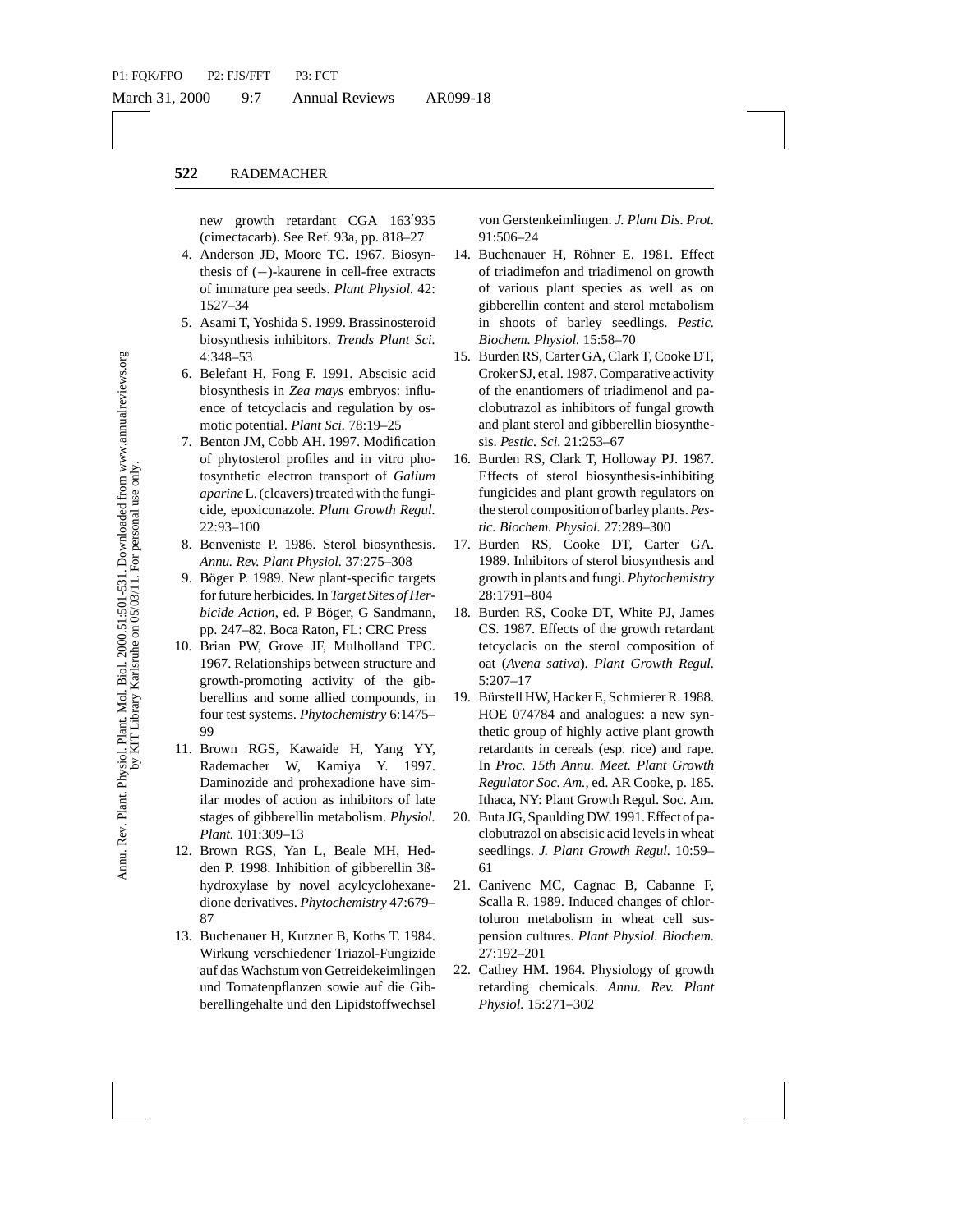- 23. Cerdon C, Rahier A, Taton M, Benveniste P. 1995. Effects of tetcyclacis on growth and on sterol and sapogenin content in fenugreek. *J. Plant Growth Regul.* 14:15– 22
- 24. Chappell J. 1995. Biochemistry and molecular biology of the isoprenoid biosynthetic pathway in plants. *Annu. Rev. Plant Physiol. Mol. Biol.* 46:521–47
- 25. Cho KY, Sakurai A, Kamiya Y, Takahashi N, Tamara S. 1979. Effects of the new plant growth retardants of quaternary ammonium iodides on gibberellin biosynthesis in *Gibberella fujikuroi*. *Plant Cell Physiol.* 20:75–81
- 25a. Clifford DR, Lenton JR, eds. 1980.*Recent Developments in the Use of Plant Growth Retardants.* Monogr. No. 4. Wantage: Br. Plant Growth Regul. Group
- 26. Clouse SD, Sasse JM. 1998. Brassinosteroids: essential regulators of plant growth and development. *Annu. Rev. Plant Physiol. Plant Mol. Biol.* 49:427–51
- 27. Cole DJ, Owen WJ. 1987. Influence of monooxygenase inhibitors on the metabolism of the herbicides chlortoluron and metolachlor in cell suspension cultures. *Plant Sci.* 50:13–20
- 28. Coolbaugh RC, Hamilton R. 1976. Inhibition of *ent*-kaurene oxidation and growth by α-cyclopropyl-α-(p-methoxyphenyl)- 5-pyrimidine methyl alcohol. *Plant Physiol.* 57:245-48
- 29. Coolbaugh RC, Heil DR, West CA. 1982. Comparative effects of substituted pyrimidines on growth and gibberellin biosynthesis in *Gibberella fujikuroi. Plant Physiol.* 69:712–16
- 30. Coolbaugh RC, Hirano SS, West CA. 1978. Studies on the specificity and site of action of  $\alpha$ -cyclopropyl- $\alpha$ -[pmethoxyphenyl]-5-pyrimidine methyl alcohol (ancymidol), a plant growth regulator. *Plant Physiol.* 62:571–76
- 31. Costa G, Andreotti C, Bucchi F, Sabatini E, Bazzi C, et al. 2000. Prohexadione-Ca (Apogee): growth regulation and reduced

fire blight incidence in pear. *HortScience.* In press

- 32. Cutler AJ, Krochko JE. 1999. Formation and breakdown of ABA. *Trends Plant Sci.* 4:472–78
- 32a. Davies PJ, ed. 1995. *Plant Hormones.* Dordrecht: Kluwer
- 33. De Carolis E, De Luca V. 1994. 2-Oxoglutarate-dependent dioxygenase and related enzymes: biochemical characterization. *Phytochemistry* 36:1093–107
- 34. Dicks JW. 1980. Mode of action of growth retardants. See Ref. 25a, pp. 1–14
- 35. Douglas TJ, Paleg LG. 1972. Inhibition of sterol biosynthesis by 2-isopropyl-4 dimethylamino-5-methylphenyl-1-pieperidine carboxylate methyl chloride in tobacco and rat liver preparations. *Plant Physiol.* 49:417–20
- 36. Douglas TJ, Paleg LG. 1974. Plant growth retardants as inhibitors of sterol biosynthesis in tobacco seedlings. *Plant Physiol.* 54:238–45
- 37. Douglas TJ, Paleg LG. 1978. AMO 1618 and sterol biosynthesis in tissues and subcellular fractions of tobacco seedlings. *Phytochemistry* 17:705–12
- 38. Douglas TJ, Paleg LG. 1981. Inhibition of sterol biosynthesis and stem elongation of tobacco seedlings induced by some hypocholesterolemic agents. *J. Exp. Bot.* 32:59–68
- 3. Fuant Orownt negati. 14.1.5-<br>
4.472-78<br>
into the isoperanisty and Ordentic Kluver<br>
132. December 14.4.19-3<br>
biology of the isoperanid 32a. Davis EI, d195.<br>
c pathway in plants. Amut.<br>
4.472-78<br>
c pathway in plants. Amu 39. Duriatti A, Bouvier-Navé P, Benveniste P, Schuber F, Delprino L, et al. 1985. In vitro inhibition of animal and higher plants 2,3-oxidosqualene-sterol cyclases by 2-aza-2,3-dihydrosqualene and derivatives, and by other ammonium containing molecules. *Biochem. Pharmacol.* 34:2765–77
	- 40. Evans JR, Evans RR, Regusci CL, Rademacher W. 1999. Mode of action, metabolism, and uptake of BAS 125W, prohexadione-calcium. *HortScience* 34:9–10
	- 41. Evans LT, King RW, Mander LN, Pharis RP, Duncan KA. 1994. The differential effects of C-16,17-dihydro gibberellins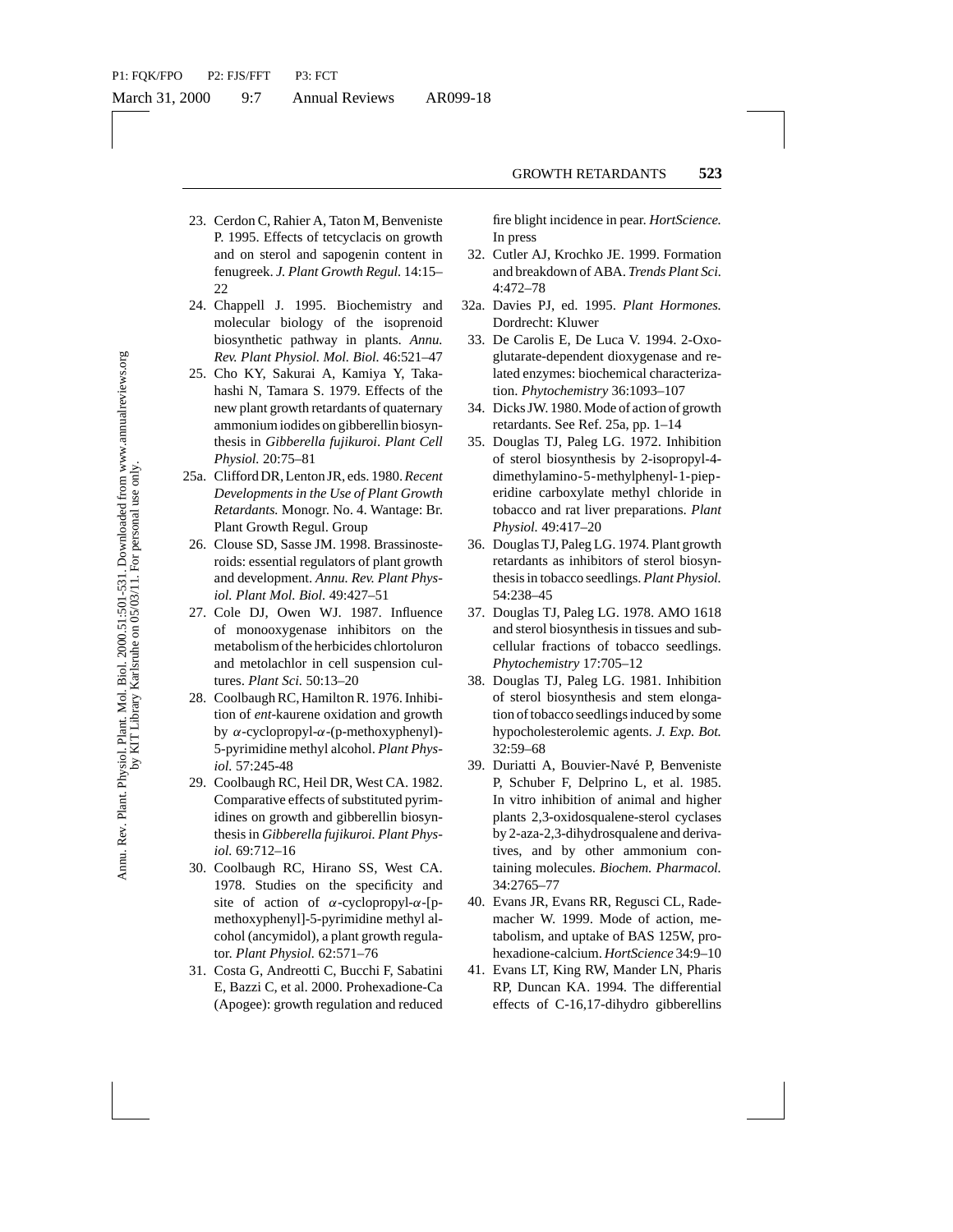and related compounds on stem elongation and flowering in *Lolium temulentum. Planta* 193:107–14

- 42. Fletcher RA, Arnold V. 1986. Stimulation of cytokinins and chlorophyll synthesis in cucumber cotyledons by triadimefon. *Physiol. Plant.* 66:197–201
- 43. Fletcher RA, Gilley A, Sankhla N, Davis TD. 1999. Triazoles as plant growth regulators and stress protectants. *Hortic. Rev.* 23:55–138
- 44. Forkmann G, Heller W. 1999. Biosynthesis of flavonoids. In *Comprehensive Natural Products Chemistry*, ed. D Barton, K Nakanishi, O Meth-Cohn, pp. 713–48. Amsterdam: Elsevier
- 45. Foster KR, Lee IJ, Pharis RP, Morgan PW. 1997. Effects of ring D-modified gibberellins on gibberellin levels and development in selected *Sorghum bicolor* maturity genotypes. *J. Plant Growth Regul.* 16:79–87
- 46. Frost RG, West CA. 1977. Properties of kaurene synthetase from *Marah macrocarpus. Plant Physiol.* 59:22–29
- 47. Fujioka S, Sakurai A. 1997. Biosynthesis and metabolism of brassinosteroids. *Physiol. Plant.* 100:710–15
- 48. Funaki Y, Yoneyoshi Y, Ishiguri Y, Izumi K. 1984. Optical isomer of triazolylpentenols, and their production and use as fungicide, herbicide and/or plant growth regulant. *Eur. Patent No. 0 121 284*
- 49. Garrod JF, Hewitt HG, Copping LG, Greenwood D. 1980. A new group of ternary sulphonium growth retardants. See Ref. 25a, pp. 67–74
- 49a. Gausman HW, ed. 1991. *Plant Biochemical Regulators.*New York: Marcel Dekker
	- 50. Gianfagna T. 1995. Natural and synthetic growth regulators and their use in horticultural and agronomic crops. See Ref. 32a, pp. 751–73
	- 51. Graebe JE. 1987. Gibberellin biosynthesis and control. *Annu. Rev. Plant Physiol.* 38:419–65
	- 52. Graebe JE, Böse G, Grosselindemann

E, Hedden P, Aach H, et al. 1992. The biosynthesis of *ent*-kaurene in germinating seeds and the function of 2-oxoglutarate in gibberellin biosynthesis. See Ref. 93a, pp. 545–54

- 53. Graebe JE, Lange T, Pertsch S, Stöckl D. 1991. The relationship of different gibberellin biosynthetic pathways in *Cucurbita maxima* endosperm and embryos and the purification of a C-20 oxidase from the endosperm. See Ref. 161a, pp. 51–61
- 54. Griggs DL, Hedden P, Temple-Smith KE, Rademacher W. 1991. Inhibition of gibberellin 2ß-hydroxylases by acylcyclohexanedione derivatives. *Phytochemistry* 30:2513–17
- 55. Grossmann K. 1992. Plant growth retardants: their mode of action and benefit for physiological research. See Ref. 93a, pp. 788–97
- 56. Grossmann K, Häuser C, Sauerbrey E, Fritsch H, Schmidt O, et al. 1989. Plant growth retardants as inhibitors of ethylene production. *J. Plant Physiol.* 134:538–43
- 57. Grossmann K, König-Kranz S, Kwiatkowski J. 1994. Phytohormonal changes in intact shoots of wheat and oilseed rape treated with the acylcyclohexanedione growth retardant prohexadione calcium. *Physiol. Plant.* 90:139–43
- Anton v. 1900. sumuaton<br>
and elaborophyll synthesis<br>
coluberal states. The elationship<br>
coluberal states and the states of the states of the states of the<br>
int. 66:197-201<br>
16. Giren and the state of the maximum endoperm<br> 58. Grossmann K, Siefert F, Kwiatkowski J, Schraudner M, Langebartels C, et al. 1993. Inhibition of ethylene production in sunflower cell suspensions by the plant growth retardant BAS 111.W: possible relations to changes in polyamine and cytokinin contents. *J. Plant Growth Regul.* 12:5–11
	- 59. Grossmann KE, Weiler W, Jung J. 1985. Effects of different sterols on the inhibition of cell culture growth caused by the growth retardant tetcyclacis. *Planta* 164:370–75
	- 60. Gussman CD, Salas S, Gianfagna TJ. 1993. Daminozide inhibits ethylene production in apple fruit by blocking the conversion of methionine to aminocyclopropane-1-carboxylic acid (ACC). *Plant Growth Regul.* 12:149–54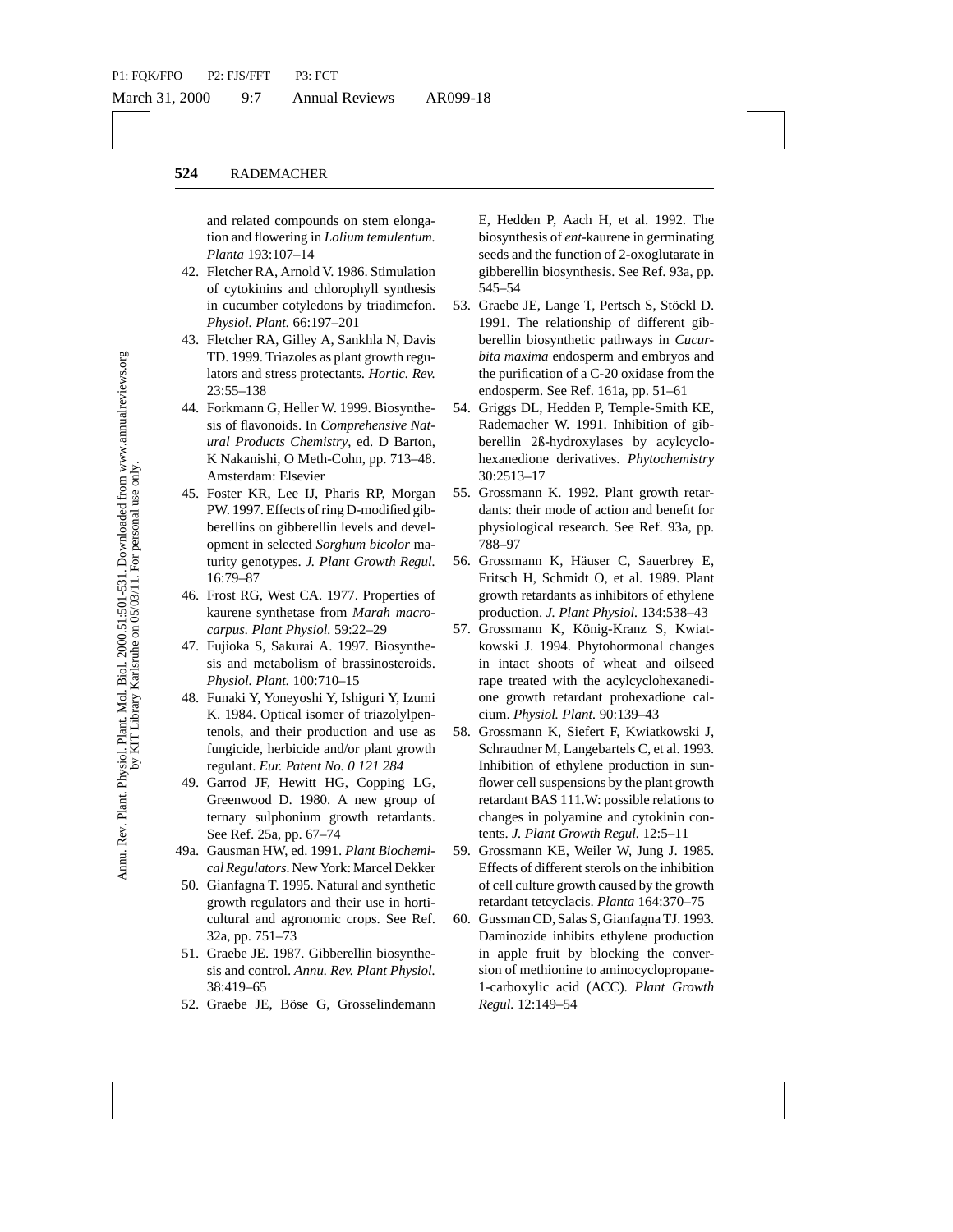- 61. Harada H, Lang A. 1965. Effect of some 2 chloroethyltrimethylammonium chloride analogs and other growth retardants on gibberellin biosynthesis *in Fusarium moniliforme*. *Plant Physiol.* 40:176–83
- 62. Hartmann MA. 1998. Plant sterols and the membrane environment. *Trends Plant Sci.* 3:170–75
- 63. Hashimoto T. 1987. Gibberellin structuredependent interaction between gibberellins and deoxygibberellin C in the growth of dwarf maize seedlings. *Plant Physiol.* 83:910–14
- 64. Hashimoto T, Tamura S, Mori K, Matsui M. 1967. Inhibitive and promotive effect of deoxygibberellin C and its methyl ester on plant growth. *Plant Physiol.* 42:886–88
- 65. Hasson EP, West CA. 1976. Properties of the system for the mixed function oxidation of kaurene and kaurene derivatives in microsomes of the immature seed *of Marah macrocarpus*: cofactor requirements. *Plant Physiol.* 58:473–78
- yntuses in Fatarium monution<br>
This Paysiol. 40:176-83<br>
Taxis in Fatarium monution and the control and the control of the control of the control of the control of the control of the control of the control of the seedlings. 66. Hasson EP, West CA. 1976. Properties of the system for the mixed function oxidation of kaurene and kaurene derivatives in microsomes of the immature seed of *Marah macrocarpus*: electron transfer components. *Plant Physiol.* 58:479–84
- 67. Haughan PA, Lenton JR, Goad LJ. 1988. Sterol requirements and paclobutrazol inhibition of a celery cell culture. *Phytochemistry* 27:2491–500
- 68. Hedden P. 1990. The action of plant growth retardants at the biochemical level. See Ref. 132a, pp. 322–32
- 69. Hedden P. 1991. Gibberellin biosynthetic enzymes and the regulation of gibberellin concentrations. See Ref. 161a, pp. 94–105
- 70. Hedden P. 1997. The oxidases of gibberellin biosynthesis: their function and mechanism. *Physiol. Plant.* 101:709–19
- 71. Hedden P. 1999. Recent advances in gibberellin biosynthesis. *J. Exp. Bot.* 50:553–63
- 72. Hedden P, Croker SJ, Rademacher W, Jung J. 1989. Effects of the triazole-type plant growth retardant BAS 111..W on

gibberellin levels in oilseed rape, *Brassica napus. Physiol. Plant.* 75:445–51

- 73. Hedden P, Graebe JE. 1985. Inhibition of gibberellin biosynthesis by paclobutrazol in cell-free homogenates of *Cucurbita maxima* endosperm and *Malus pumila* embryos. *J. Plant Growth Regul.* 4:111–22
- 74. Hedden P, Kamiya Y. 1997. Gibberellin biosynthesis: enzymes, genes and their regulation. *Annu. Rev. Plant Physiol. Plant Mol. Biol.* 48:431–60
- 75. Hedden P, Proebsting WM. 1999. Genetic analysis of gibberellin biosynthesis. *Plant Physiol.* 119:365–70
- 76. Hellwege EM, Hartung W. 1997. Synthesis, metabolism and compartmentation of abscisic acid in *Riccia fluitans* L. *J. Plant Physiol.* 150:287–91
- 77. Hildebrandt E. 1982. *Der Einfluss von ausgewahlten Wachstumshemmern auf ¨ die Gibberellinbiosynthese in zellfreien* Systemen. Diploma thesis. Univ. Göttingen, Ger.
- 78. Hisamatsu T, Koshioka M, Kubota S, King RW. 1998. Effect of gibberellin A4 and GA biosynthesis inhibitors on growth and flowering of stock [*Matthiola incana* (L.) R. Br.] *J. Jpn. Soc. Hortic. Sci.* 67:537–43
- 79. Hoad GV. 1983. Gibberellin bioassays and structure-activity relationships. In *The Biochemistry and Physiology of Gibberellins*, ed. A Crozier, 2:57–94. New York: Praeger
- 79a. Hoad GV, Lenton JR, Jackson MB, Atkin RK, eds. 1987. *Hormone Action in Plant Development.* London: Butterworths
- 80. Hoffmann G. 1992. Use of plant growth regulators in arable crops: survey and outlook. See Ref. 93a, pp. 798–808
- 81. Hofstra G, Krieg LC, Fletcher RA. 1989. Uniconazole reduces ethylene and 1-aminocyclopropane-1- carboxylic acid and increases spermine levels in mung bean seedlings. *J. Plant Growth Regul.* 8:45–51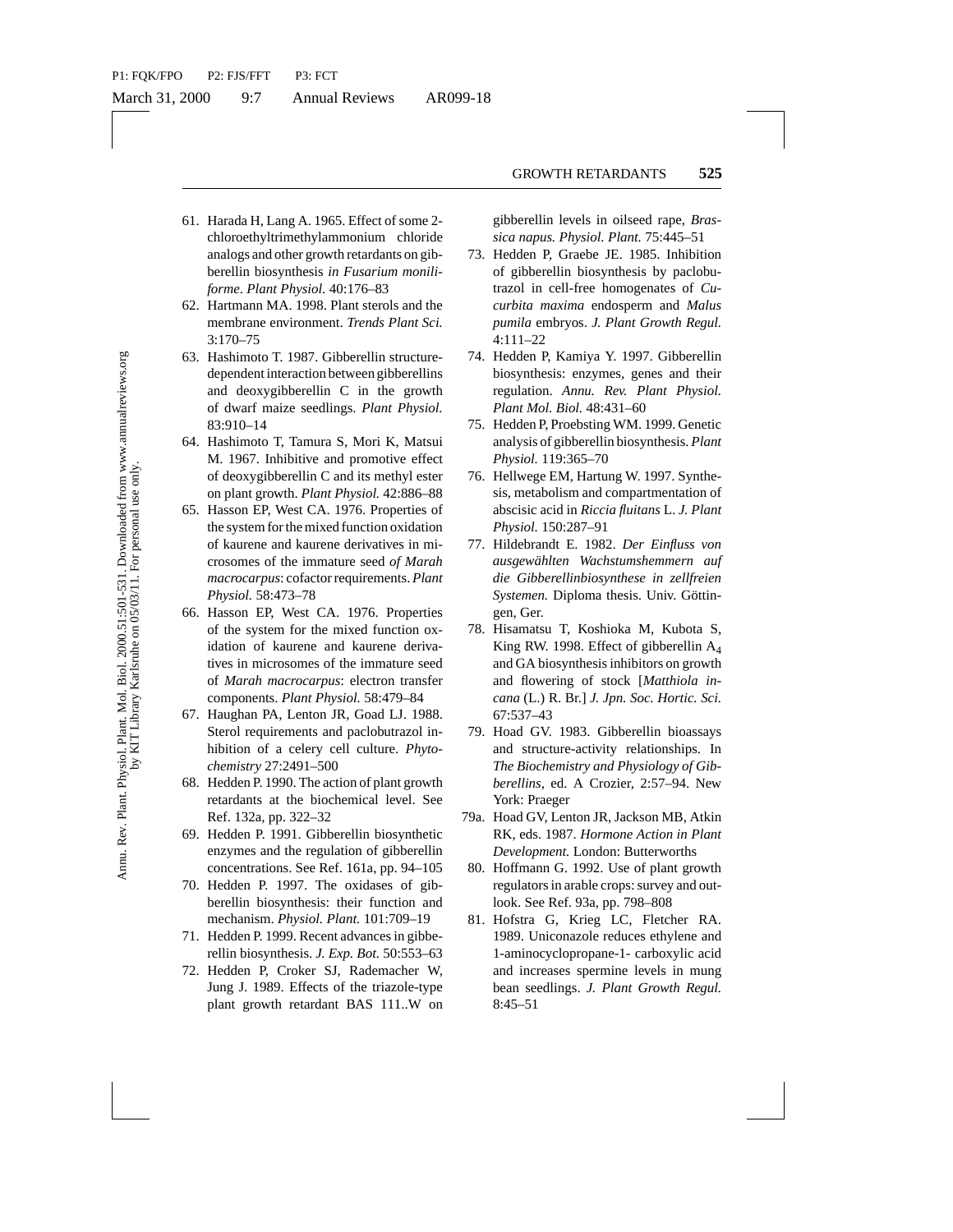- 82. Ilan A, Dougall DK. 1992. The effect of growth retardants on anthocyanin production in carrot cell suspension cultures. *Plant Cell Rep.* 11:304–9
- 83. Iturriagagoitia-Bueno T, Gibson EJ, Schofield CJ, John P. 1996. Inhibition of 1-aminocyclopropane-1-carboxylate oxidase by 2-oxoacids. *Phytochemistry* 43: 343–49
- 1.1.3.<br>
1.3. The Figure and The Bottom Folioson EJ, Schonnel and the Bottom and the Bottom Chibibition of the 1976. Inhibition of the 1976 and gibberellin A<sub>20</sub> and gi<br>
1.4. They bottom and the 1976 and the 1976 and the P 84. Izumi K, Kamiya Y, Sakurai A, Oshio H, Takahashi N. 1985. Studies of sites of action of a new plant growth retardant (*E*)- 1-(4-chlorophenyl)-4,4-dimethyl-2-(1,2,4 triazol-l-yl)-1-penten-3-ol (S-3307) and comparative effects of its stereoisomers in a cell-free system from *Cucurbita maxima. Plant Cell Physiol.* 26:821–27
- 85. Izumi K, Yamaguchi I, Wada A, Oshio H, Takahashi N. 1984. Effects of a new plant growth retardant (*E*)-1-(4-chlorophenyl)- 4,4-dimethyl-2-(1,2,4-triazol-1-yl)-penten-3-ol (S-3307) on the growth and gibberellin content of rice plants. *Plant Cell Physiol.* 25:611–17
- 86. Jia WS, Zhang JH. 1999. Stomatal closure is induced rather by prevailing xylem abscisic acid than by accumulated amount of xylem-derived abscisic acid. *Physiol. Plant.* 106:268–75
- 87. Jung J. 1979. Possibilities for optimization of plant nutrition by new agrochemical substances—especially in cereals. In *Plant Regulation and World Agriculture*, ed. TK Scott, pp. 279–307. New York: Plenum
- 88. Jung J, Koch H, Rieber N, Würzer B. 1980. Zur wachstumsregulierenden Wirkung von Triazolin- und Aziridinderivaten des Norbornenodiazetins. *J. Agron. Crop Sci.* 149:128–36
- 89. Jung J, Luib M, Sauter H, Zeeh B, Rademacher W. 1987. Growth regulation in crop plants with new types of triazole compounds. *J. Agron. Crop Sci.* 158:324–32
- 90. Junttila O, Jensen E, Ernstsen A. 1991. Effects of prohexadione (BX-112) and gibberellins on shoot growth in seedlings of

*Salix pentandra. Physiol. Plant.* 83:17–21

- 91. Junttila O, King RW, Poole A, Kretschmer G, Pharis RP, et al. 1997. Regulation in *Lolium temulentum* of the metabolism of gibberellin  $A_{20}$  and gibberellin  $A_1$  by 16,17-dihydro  $GA_5$  and by the growth retardant, LAB 198 999.*Aust. J. Plant Physiol.* 24:359–69
- 92. Kamiya Y, Kwak SS. 1991. Partial characterization of the gibberellin 3ß-hydroxylase from immature seeds of *Phaseolus vulgaris*. See Ref. 161a, pp. 72–82
- 93. Kamiya Y, Nakayama I, Kobayashi M. 1992. Useful probes to study the biosynthesis of gibberellins. See Ref. 93a, pp. 555–65
- 93a. Karssen CM, van Loon LC, Vreugdenhil D, eds. 1992. *Progress in Plant Growth Regulation.* Dordrecht: Kluwer
- 94. Katagi T, Mikami N, Matsuda T, Miyamoto J. 1987. Structural studies of the plant growth regulator uniconazole (ES pure) and computer-aided analysis of its interaction with cytochrome P-450. *J. Pestic. Sci.* 12:627–33
- 95. Kende H, Ninnemann H, Lang A. 1963. Inhibition of gibberellic acid biosynthesis in *Fusarium moniliforme* by AMO-1618 and CCC. *Naturwissenschaften* 18:599– 600
- 96. King RW, Blundell C, Evans LT, Mander LN, Wood JT. 1997. Modified gibberellins retard growth of cool-season turfgrasses. *Crop Sci.* 37:1878–83
- 97. Kochs G, Grisebach H. 1987. Induction and characterization of a NADPHdependent flavone synthase from cell cultures of soybean. *Z. Naturforsch. Teil C* 42:343–48
- 98. Kraus TE, Murr DP, Hofstra G, Fletcher RA. 1992. Modulation of ethylene synthesis in acotyledonous soybean and wheat seedlings. *J. Plant Growth Regul.* 11:47–53
- 99. Krochko JE, Abrams GD, Loewen MK, Abrams SR, Cutler AJ. 1998.  $(+)$ -Abscisic acid 8'-hydroxylase is a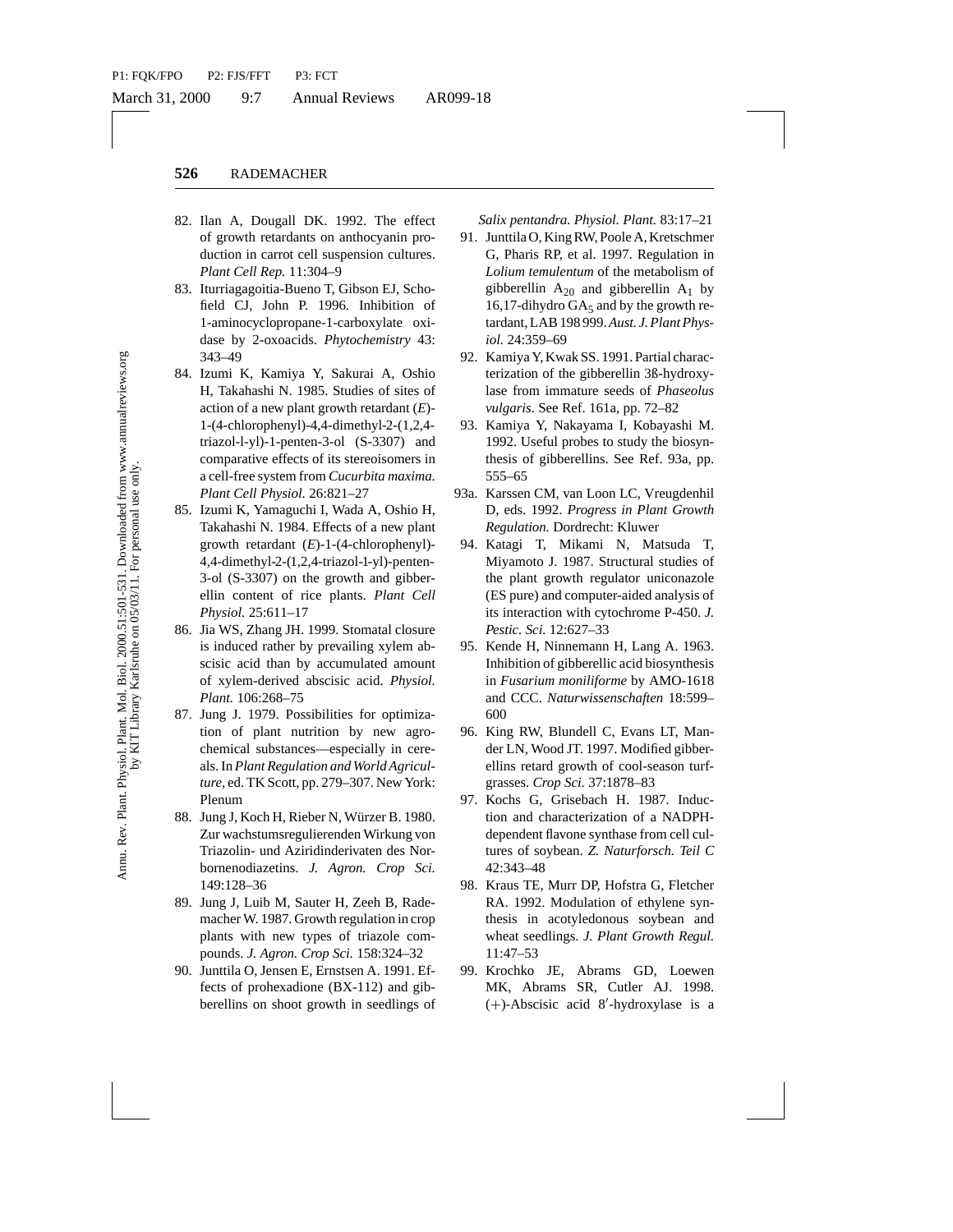cytochrome P450 monooxygenase. *Plant Physiol.* 118:849–60

- 100. Kwak SS, Kamiya Y, Sakurai A, Takahashi N, Graebe JE. 1988. Partial purification and characterization of gibberellin 3ß-hydroxylase from immature seeds *of Phaseolus vulgaris* L. *Plant Cell Physiol.* 29:935–43
- 101. Lange T, Graebe JE. 1993. Enzymes of gibberellin synthesis. In *Methods in Plant Biochemistry*, ed. PJ Lea, 9:403–30. London: Academic
- 102. Leah JM, Worrall TL, Cobb AH. 1989. Metabolism of bentazon in soybean and the influence of tetcyclacis, BAS 110 and BAS 111. In *Brighton Crop Prot. Conf.— Weeds*, pp. 433–40. Croydon: Br. Crop Prot. Counc.
- 103. Lee IJ, Foster KR, Morgan PW. 1998. Effect of gibberellin biosynthesis inhibitors on native gibberellin content and floral initiation in *Sorghum bicolor. J. Plant Growth Regul.* 17:185–95
- 104. Lenton JR, Hedden P, Gale MD. 1987. Gibberellin insensitivity and depletion in wheat—consequences for development. See Ref. 79a, pp. 145–60
- 105. Lever BG, Shearing SJ, Batch JJ. 1982. PP 333—a new broad spectrum growth retardant. In *Brighton Crop Prot. Conf.— Weeds*, 1:3–10. Croydon: Br. Crop Prot. Counc.
- 106. Lichtenthaler HK. 1999. The 1-deoxy-D-xylulose-5-phosphate pathway of isoprenoid biosynthesis in plants. *Annu. Rev. Plant Physiol. Plant Mol. Biol.* 50:47–65
- 107. Linser H, Bettner L. 1972. Wachstumsretardantien. *J. Plant Nutr. Soil Sci.* 132:105–43
- 108. Looney NE. 1968. Inhibition of apple ripening by succinic acid 2,2-dimethylhydrazide. *Plant Physiol.* 43:1133–37
- 109. Lürssen K. 1987. The use of inhibitors of gibberellin and sterol biosynthesis to probe hormone action. See Ref. 79a, pp. 133–44
- 110. Lürssen K, Reiser W. 1987. Triapenthe-

nol—a new plant growth regulator. *Pestic. Sci.* 19:153–64

- 111. Luster DG, Miller PA. 1993. Triazole plant growth regulator binding to native and detergent-solubilized plant microsomal cytochrome P450. *Pestic. Biochem. Physiol.* 46:27–39
- 112. MacMillan J. 1997. Biosynthesis of the gibberellin plant hormones. *Nat. Prod. Rep.* 1997:221–43
- 113. Mandava NB. 1988. Plant growthpromoting brassinosteroids. *Annu. Rev. Plant Physiol. Plant Mol. Biol.* 39:23–52
- 114. Mander LN, Adamson G, Bhaskar VK, Twitchin B, Camp D, et al. 1998. Effects of 17-alkyl-16,17-dihydrogibberellin  $A_5$ derivatives on growth and flowering in *Lolium temulentum. Phytochemistry* 49:1509–15
- 115. Mander LN, Camp D, Evans LT, King RW, Pharis RP, et al. 1995. Designer gibberellins: the quest for specific activity. *Acta Hortic.* 394:45–55
- 116. Mander LN, Sherburn M, Camp D, King RW, Evans LT, et al. 1998. Effects of Dring modified gibberellins on flowering and growth of *Lolium temulentum. Phytochemistry* 49:2195–206
- 117. McKeon TA, Fernándes-Maculet JC, Yang SF. 1995. Biosynthesis and metabolism of ethylene. See Ref. 32a, pp. 118–39
- 118. Menhenett R. 1980. Use of retardants on glasshouse crops. See Ref. 25a, pp. 27–39
- 119. Miki T, Kamiya Y, Fukazawa M, Ichikawa T, Sakurai A. 1990. Sites of inhibition by a plant-growth regulator,  $4'$ -chloro- $2'$ - $(\alpha$ hydroxybenzyl)-isonicotinanilide (inabenfide), and its related compounds in the biosynthesis of gibberellins. *Plant Cell Physiol.* 31:201–6
- atacter J. 1966. Fauld puinting (woull regulated that increase to the that increase of the mimature seeds of the physiol. After and exterpenent P450 magning and external experiment in the physiol. After the Hysiol (46:27–3 120. Min XJ, Bartholomew DP. 1996. Effect of plant growth regulators on ethylene production, 1-aminocyclopropane-1-carboxylic acid oxidase activity, and initiation of inflorescence development of pineapple. *J. Plant Growth Regul.* 15:121–28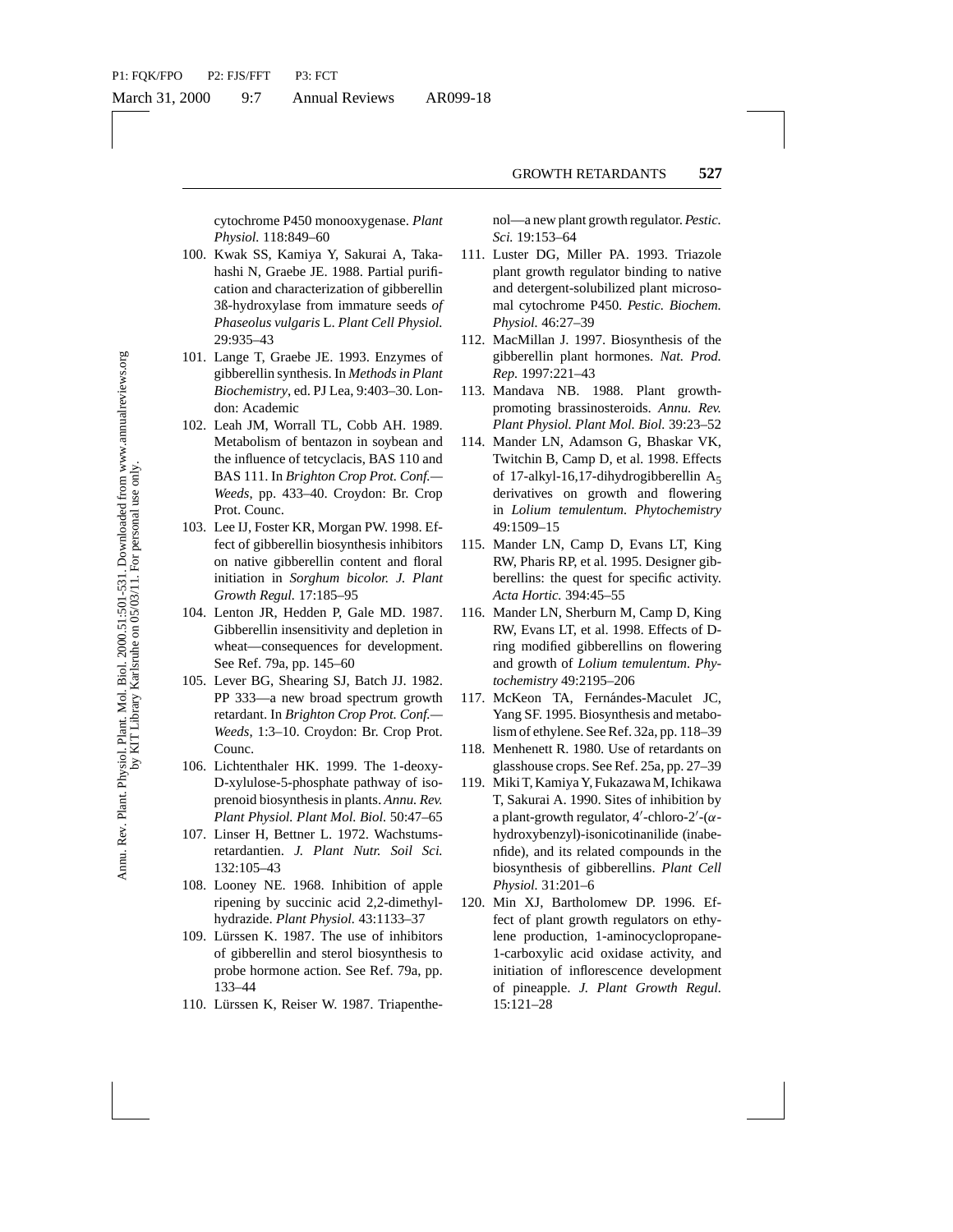- 121. Mitchell JW, Wirwille JW, Weil L. 1949. Plant growth-regulating properties of some nicotinium compounds. *Science* 110:252–54
- 122. Moreland DE, Corbin FT, McFarland JE. 1993. Oxidation of multiple substrates by corn shoot microsomes. *Pestic. Biochem. Physiol.* 47:206–14
- E, Corbin FT, McFarland JE.<br>
incrosomes. Pestic, Biochem funding A. 1904, 1101<br>
incrosomes. Pestic, Biochem.<br>
Planta GCC as inhibitions increases. The started increases and the planta of the main of the started modelling 123. Müller U, Huxley P, Ebert E. 1987. Computer assisted molecular modelling (CAMM)—A tool for structure-activity considerations of inhibitors of the enzymatic oxidation of *ent*-kaurene to *ent*kaurenoic acid. In *Pesticide Science and Biotechnology. Proc. Int. Congr. Pestic. Chem., 1986, 6th*, ed. R Greenhalgh, TR Roberts, pp. 69–72. Oxford: Blackwell
- 124. Nakayama I, Kamiya Y, Kobayashi M, Abe H, Sakurai A. 1990. Effect of a plant growth regulator, prohexadione, on the biosynthesis of gibberellins in cell-free systems derived from immature seeds. *Plant Cell Physiol.* 31:1183–90
- 125. Nakayama I, Miyazawa T, Kobayashi M, Kamiya Y, Abe H, et al. 1990. Effects of a new plant growth regulator prohexadione calcium (BX-112) on shoot elongation caused by exogenously applied gibberellins in rice (*Oryza sativa* L.) seedlings. *Plant Cell Physiol.* 31:195– 200
- 126. Nakayama I, Miyazawa T, Kobayashi M, Kamiya Y, Abe H, et al. 1991. Studies on the action of the plant growth regulators BX-112, DOCHC, and DOCHC-Et. See Ref. 161a, pp. 311–19
- 127. Nakayama M, Yamane H, Murofushi N, Takahashi N, Mander LN, et al. 1991. Gibberellin biosynthetic pathway and the physiologically active gibberellin in the shoot of *Cucumis sativus* L. *J. Plant Growth Regul.* 10:115–19
- 128. Nes WD, Venkatramesh M. 1999. Enzymology of phytosterol transformations. *Crit. Rev. Biochem. Mol. Biol.* 34:81–93
- 129. Nickell LG, ed. 1983.*Plant Growth Regu-*

*lating Chemicals*, Vols. 1. 2. Boca Raton, FL: CRC Press

- 130. Ninnemann H, Zeevaart JAD, Kende H, Lang A. 1964. The plant growth retardant CCC as inhibitor of gibberellin biosynthesis in *Fusarium moniliforme. Planta* 61:229–35
- 131. Nitsche K, Grossmann K, Sauerbrey E, Jung J. 1985. Influence of the growth retardant tetcyclacis on cell division and cell elongation in plants and cell cultures of sunflower, soybean, and maize. *J. Plant Physiol.* 118:209–18
- 132. Olsen JE, Junttila O. 1997. Growthpromoting activity of gibberellins on shoot elongation in *Salix pentandra* is reduced by 16,17-dihydro derivatisation. *Physiol. Plant.* 99:63–66
- 132a. Pharis RP, Rood SB, eds. 1990. *Plant Growth Substances 1988.* Berlin: Springer-Verlag
- 133. Phinney BO. 1984. Gibberellin  $A_1$ , dwarfism and the control of shoot elongation in higher plants. In *The Biosynthesis and Metabolism of Plant Hormones*, ed. A Crozier, JR Hillman, pp. 17– 41. Cambridge: Cambridge Univ. Press
- 134. Rademacher W. 1991. Inhibitors of gibberellin biosynthesis: applications in agriculture and horticulture. See Ref. 161a, pp. 296–310
- 135. Rademacher W. 1991. Biochemical effects of plant growth retardants. See Ref. 49a, pp. 169–200
- 136. Rademacher W. 1992. Inhibition of gibberellin production in the fungi *Gibberella fujikuroi* and *Sphaceloma manihoticola* by plant growth retardants. *Plant Physiol.* 100:625–29
- 137. Rademacher W. 1993. On the mode of action of acylcyclohexanediones—a new type of plant growth retardant with possible relationships to daminozide. *Acta Hortic.* 329:31–34
- 138. Rademacher W. 1997. Gibberellins. In *Fungal Biotechnology*, ed. T. Anke, pp. 193–205. Weinheim: Chapman & Hall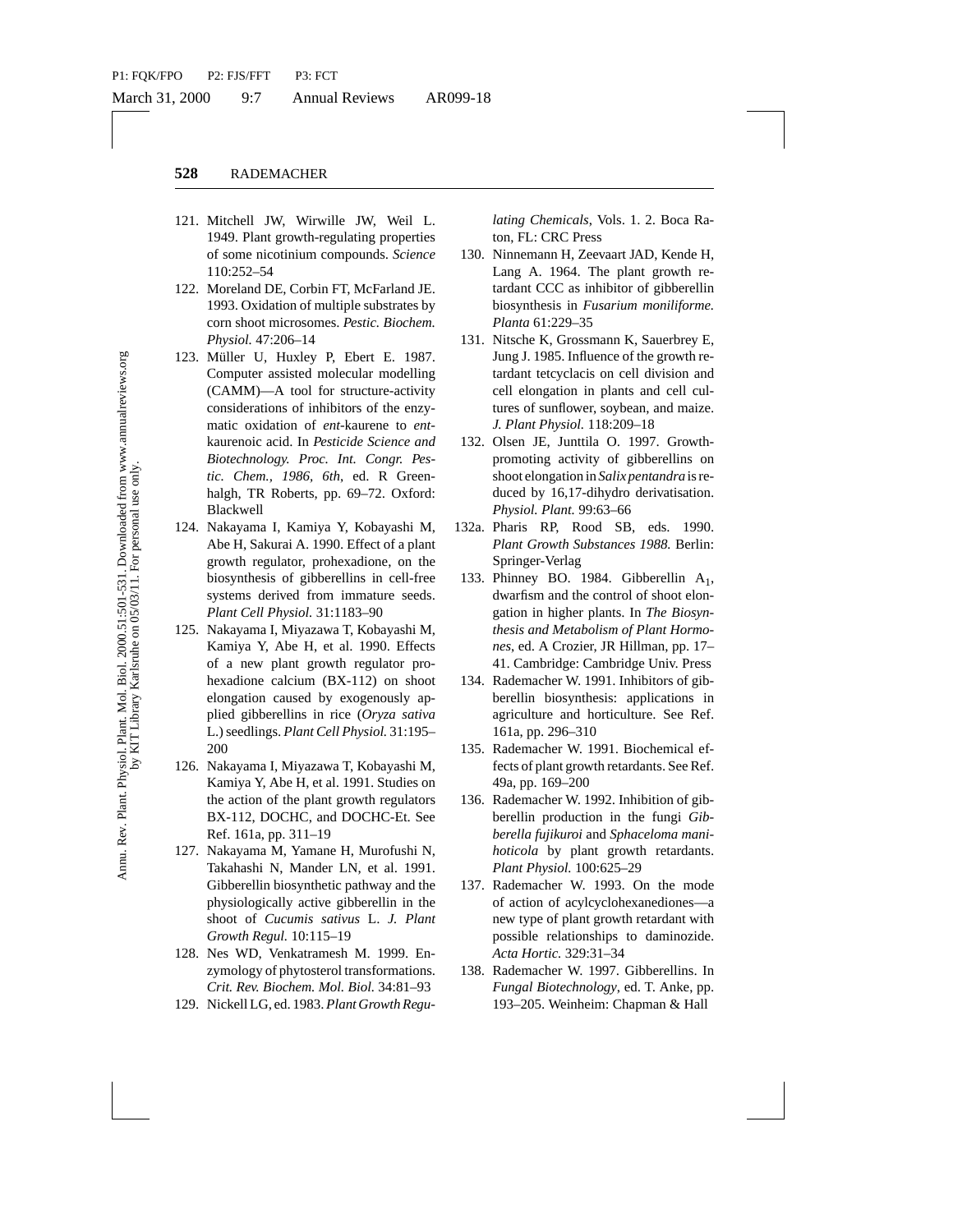- 139. Rademacher W. 1997. Bioregulation in crop plants with inhibitors of gibberellin biosynthesis In *Proc. Annu. Meet. Plant Growth Regulation Soc. Am., 24th*, ed. JG Latimer, pp. 27–31. LaGrange: Plant Growth Regul. Soc. Am.
- 140. Rademacher W, Fritsch H, Graebe JE, Sauter H, Jung J. 1987. Tetcyclacis and triazole-type plant growth retardants: their influence on the biosynthesis of gibberellins and other metabolic processes. *Pestic. Sci.* 21:241–52
- 141. Rademacher W, Pharis RP, Mander LN. 1999. Agricultural use of new GA derivatives. *Jpn. J. Crop Sci.* 68:362–67
- 142. Rademacher W, Speakman JB, Evans RR, Evans JR, Römmelt S, et al. 1998. Prohexadione-Ca—a new plant growth regulator for apple with interesting biochemical features. In *Proc. Annu. Meet. Plant Growth Regul. Soc. Am., 25th*, ed. WE Shafer, pp. 113–18. LaGrange: Plant Growth Regul. Soc. Am.
- 143. Rademacher W., Temple-Smith KE, Griggs DL, Hedden P. 1992. The mode of action of acylcyclohexanediones—a new type of plant growth retardant. See Ref. 93a, pp. 571–77
- 144. Rohmer M. 1999. The discovery of a mevalonate-independent pathway for isoprenoid biosynthesis in bacteria, algae and higher plants. *Nat. Prod. Rep.* 16:565–74
- 145. Römmelt S, Treutter D, Speakman JB, Rademacher W. 1999. Effects of prohexadione-Ca on the flavonoid metabolism of apple with respect to plant resistance against fire blight. *Acta Hortic.* 489:359– 63
- 146. Ross JJ. 1994. Recent advances in the study of gibberellin mutants. *Plant Growth Regul.* 15:193–206
- 147. Saishoji T, Kumazawa S, Chuman H. 1998. Structure-activity relationships of enantiomers of the azole fungizide ipconazole and its related compounds fungicidal and plant growth inhibitory

activities. *J. Pestic. Sci.* 23:129–36

- 148. Saito T, Kwak SS, Kamiya Y, Yamane H, Sakurai A, et al. 1991. Effects of deoxygibberellin C (DGC) and 16-deoxo-DGC on gibberellin 3ß-hydroxylase and plant growth. *Plant Cell Physiol.* 32:239– 45
- 149. Santes CM, García-Martínez JL. 1995. Effect of the growth retardant 3,5 dioxo-4-butyryl-cyclohexane carboxylic acid ethyl ester, an acylcyclohexanedione compound, on fruit growth and gibberellin content of pollinated and unpollinated ovaries in pea. *Plant Physiol.* 108:517–23
- 150. Sauter H. 1984. Chemical aspects of some bioregulators. In *Bioregulators: Chemistry and Uses*, ed. RL Ory, FR Rittig, pp. 9–21. Washington, DC: Am. Chem. Soc.
- 151. Schott PE, Walter H. 1991. Bioregulators: present and future fields of application. See Ref. 49a, pp. 247–321
- 152. Schuler MA. 1996. Plant cytochrome P450 monooxygenases. *Crit. Rev. Plant Sci.* 15:235–84
- 153. Shechter I, West CA. 1969. Biosynthesis of gibberellins. IV. Biosynthesis of cyclic diterpenes from *trans*-geranylgeranyl pyrophosphate. *J. Biol. Chem.* 244:3200–9
- guation obe. Am, 24th, et, the spin and the conduct of the spin spin Sec. Am, 251, 1927. The pharma conduction of the spin spin spin Sec. Am, 1987. Tetrychais Effect of the growth experiments: First, First, The point and 154. Shirakawa N, Tomioka H, Takeuchi M, Kanzaki M, Fukazawa M, et al. 1986. Effect of a new plant growth retardant N-[4-chloro-2- $(\alpha$ -hydroxybenzyl)phenyl]- isonicotinamide (CGR-811) on the growth of rice plants. In *Plant Growth Regulators in Agriculture*, ed. P Macgregor, pp. 1–17. Taipei: Food Fertil. Technol. Cent. Asian Pac. Reg.
	- 155. Shive JB, Sisler HD. 1976. Effects of ancymidol (a growth retardant) and triarimol (a fungicide) on the growth, sterols, and gibberellins of *Phaseolus vulgaris* (L.). *Plant Physiol.* 57:640–44
	- 156. Smith VA, Albone KS, MacMillan J. 1991. Enzymatic 3ß-hydroxylations of gibberellins  $A_{20}$  and  $A_5$ . See Ref. 161a, pp. 62–71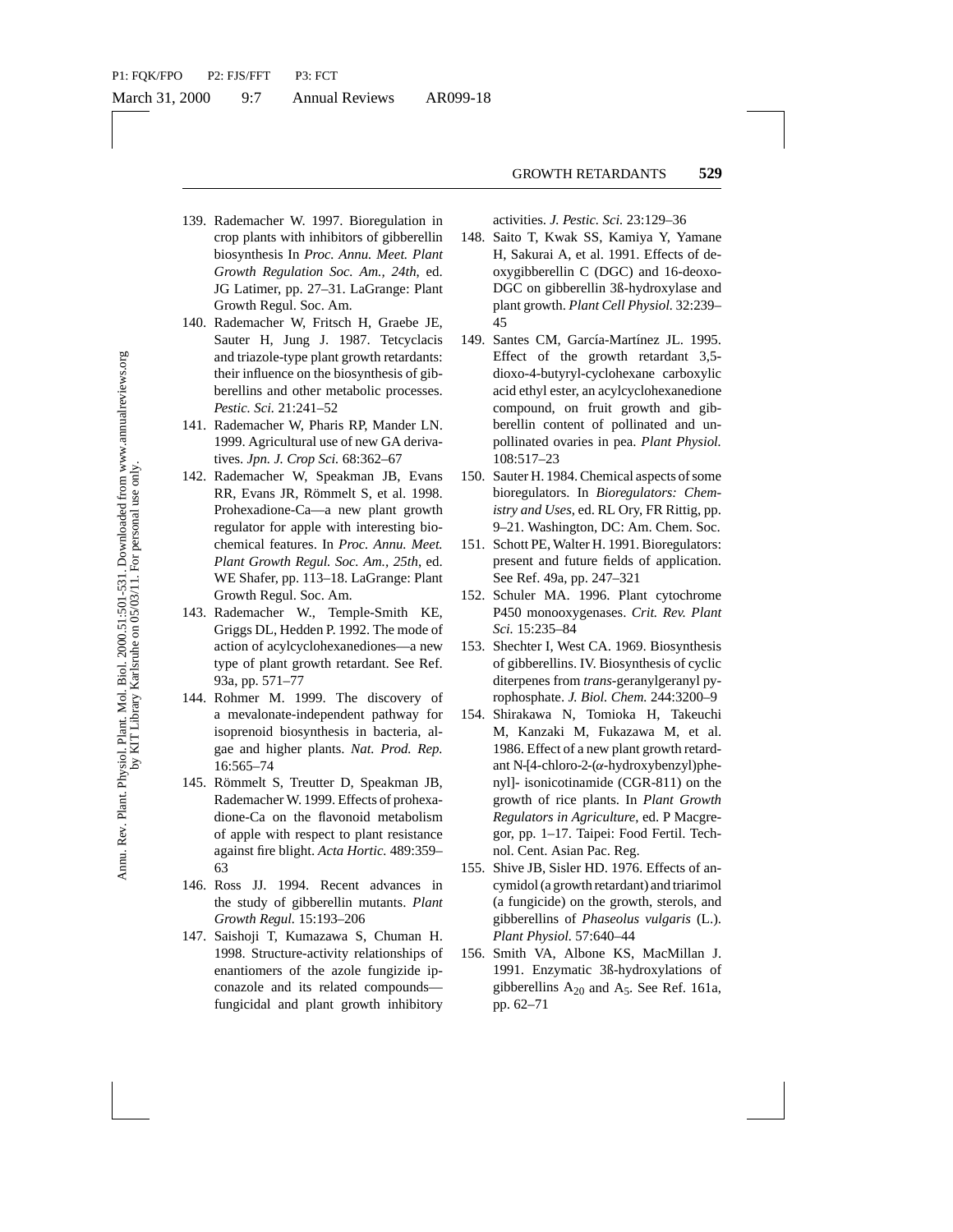- 157. Sponsel VM. 1995. Gibberellin biosynthesis and metabolism. In *Plant Hormones: Physiology, Biochemistry and Molecular Biology*, ed. PJ Davies, pp. 66–97. Dordrecht: Martinus Nijhoff
- 158. Sponsel VM, Reid JB. 1992. The effect of the growth retardant LAB 198 999 and its interaction with gibberellins  $A_1$ ,  $A_3$ , and  $A_{20}$  in fruit growth of tall and dwarf peas. See Ref. 93a, pp. 578–84
- 159. Stich K, Ebermann R, Forkmann G. 1988. Einfluß Cytochrom P-450-spezifischer Inhibitoren auf die Aktivität von Flavonoid-3'-hydroxylase und Flavonsynthase II bei verschiedenen Pflanzen. *Phyton (Austria)* 28:237–47
- 160. Sugavanam B. 1984. Diastereoisomers and enantiomers of paclobutrazol: their preparation and biological activity. *Pestic. Sci.* 15:296–302
- 161. Takagi M, Pearce DW, Janzen LM, Pharis RP. 1994. Effect of *exo*-16,17 dihydro-gibberellin  $A_5$  on gibberellin  $A_{20}$  metabolism in seedlings of dwarf rice (*Oryza sativa* L. cv. Tan-ginbozu). *Plant Growth Regul.* 15:207–13
- 161a. Takahashi N, Phinney BO, MacMillan J, eds. 1991. *Gibberellins.* New York: Springer-Verlag
- Brown, eel 1992. The effect<br>
drecht: Martinus Nijhoff<br>
drecht: Martinus Nijhoff<br>
Are the toty interact in the context of the state in the tact in the tack of the the tack of the the tack of the effect<br>
of the tack of the 162. Taton M, Ullman P, Benveniste P, Rahier A. 1988. Interaction of triazole fungicides and plant growth regulators with microsomal cytochrome P-450-dependent obtusifoliol  $14\alpha$ -methyl demethylase. *Pestic. Biochem. Physiol.* 30:178–89
- 163. Tolbert NE. 1960. (2-Chloroethyl) trimethylammoniumchloride and related compounds as plant growth substances. I. Chemical structure and bioassay. *J. Biol. Chem.* 235:475–79
- 164. Tolbert NE. 1960. (2-Chloroethyl) trimethylammoniumchloride and related compounds as plant growth substances. II. Effect on growth of wheat. *Plant Physiol.* 35:380–85
- 165. Tschabold EE, Taylor HM, Davenport

JD, Hackler RE, Krumkalns EV, et al. 1970. A new plant growth regulator. *Plant Physiol.* 46:S19

- 166. Tudzynski B, Hölter K. 1998. Gibberellin biosynthetic pathway in *Gibberella fujikuroi*: evidence for a gene cluster. *Fungal Genet. Biol.* 25:157–70
- 167. Wada K. 1978. New gibberellin biosynthesis inhibitors, 1-*n*-decyl- and 1 geranylimidazole: inhibitors of (-)-kaurene 19-oxidation. *Agric. Biol. Chem.* 42: 2411–13
- 168. Wasternack C, Atzorn R, Leopold J, Feussner I, Rademacher W, et al. 1995. Synthesis of jasmonate-induced proteins in barley (*Hordeum vulgare*) is inhibited by the growth retardant tetcyclacis. *Physiol. Plant.* 94:335–41
- 169. Weisshaar B, Jenkins GI. 1998. Phenylpropanoid biosynthesis and its regulation. *Curr. Opin. Plant Biol.* 1:251–57
- 170. West CA. 1973. Biosynthesis of gibberellins. In *Biosynthesis and Its Control in Plants*, ed. BV Millborrow, pp. 143–69. New York: Academic
- 171. Williams DR, Ross JJ, Reid JB, Potts BM. 1999. Response of *Eucalyptus nitens* seedlings to gibberellin biosynthesis inhibitors. *Plant Growth Regul.* 27:125– 29
- 172. Wimmer G, Halbwirth H, Wurst F, Forkmann G, Stich K. 1998. Enzymatic hydroxylation of 6'-deoxychalcones with protein preparations from petals of*Dahlia variabilis*. *Phytochemistry* 47:1013–16
- 173. Winkler VW. 1997. Reduced risk concept for prohexadione-calcium, a vegetative growth control plant growth regulator in apples. *Acta Hortic.* 451:667–71
- 174. Winter J, Schneider B, Strack D, Adam G. 1997. Role of cytochrome P450 dependent monooxygenase in the hydroxylation of 24-*epi*-brassinolide. *Phytochemistry* 45:233–37
- 175. Yoder KS, Miller SS, Byers RE. 1999. Suppression of fireblight in apple shoots by prohexadione-calcium following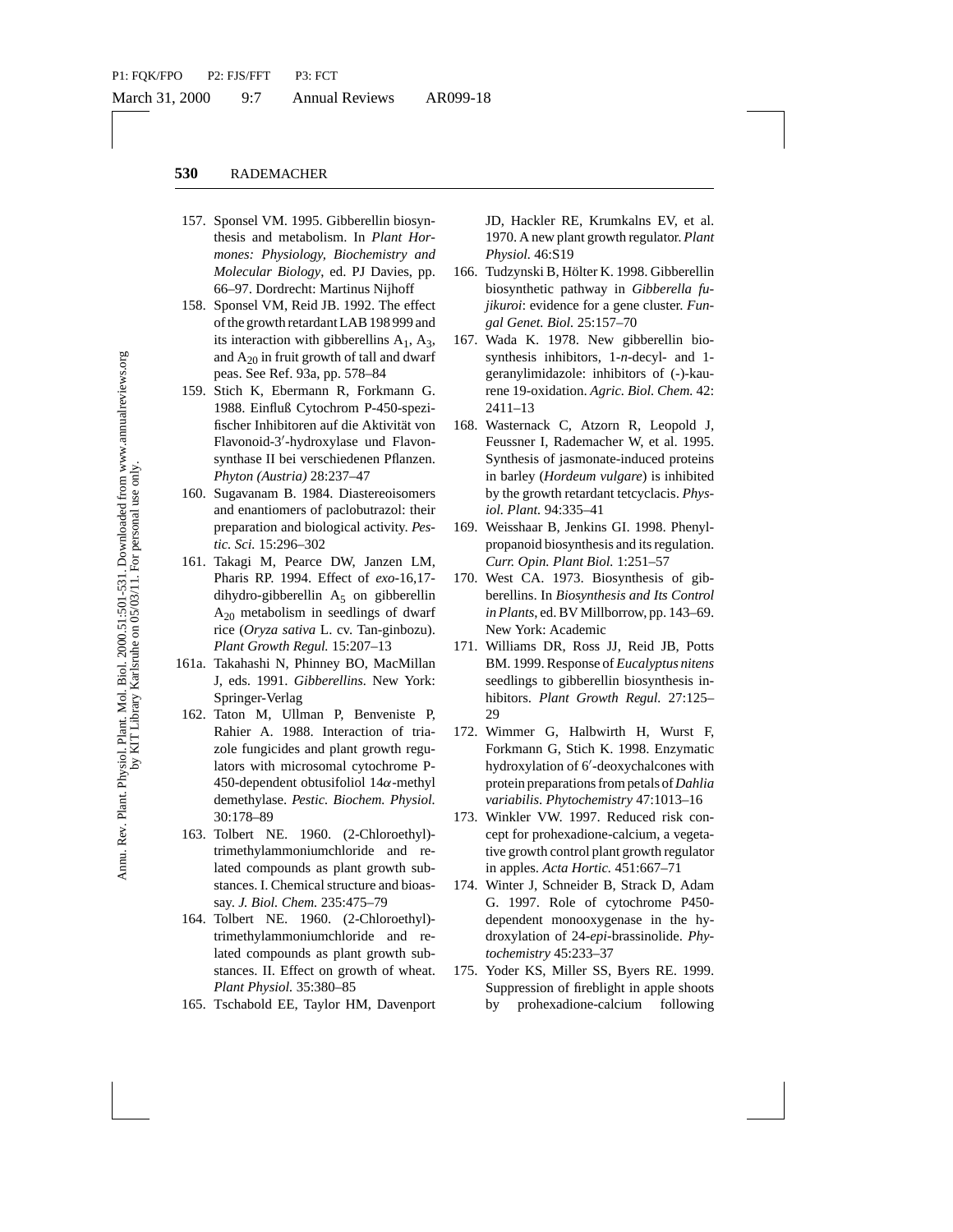experimental and natural inoculation conditions. *HortScience* 34:1202–4

- 176. Yokota T. 1997. The structure, biosynthesis and function of brassinosteroids. *Trends Plant Sci.* 4:137–43
- unction of the same technicals. For a single strength and technical reductions of Nakamura Y, Takahashi N, Metabolism and physical R, Sekimoto H, et al. 1991. acid. Amun. Rev. Plant Pays between growth and en and teroids 177. Yokota T, Nakamura Y, Takahashi N, Nonaka M, Sekimoto H, et al. 1991. Inconsistency between growth and endogenous levels of gibberellins, brassinosteroids, and sterols in *Pisum sativum* treated with uniconazole antipodes. See Ref. 161a, pp. 339–49
- 178. Zeeh B, König KH, Jung J. 1974. Development of a new plant growth regulator with biological activity related to CCC. *Kemia* (Helsinki) 9:621–23
- 179. Zeevaart JAD. 1985. Inhibition of stem growth and gibberellin production in *Agrostemma githago* L. by the growth retardant tetcyclacis. *Planta* 166:276–79
- 180. Zeevaart JAD, Creelman RA. 1988. Metabolism and physiology of abscisic acid. *Annu. Rev. Plant Physiol. Plant Mol. Biol.* 39:439–73
- 181. Zeevaart JAD, Gage DA, Creelman RA. 1990. Recent studies of the metabolism of abscisic acid. See Ref. 132a, pp. 233– 40
- 182. Zeevaart JAD, Gage DA, Talon M. 1993. Gibberellin  $A_1$  is required for stem elongation in spinach. *Proc. Natl. Acad. Sci. USA* 90:7401–5